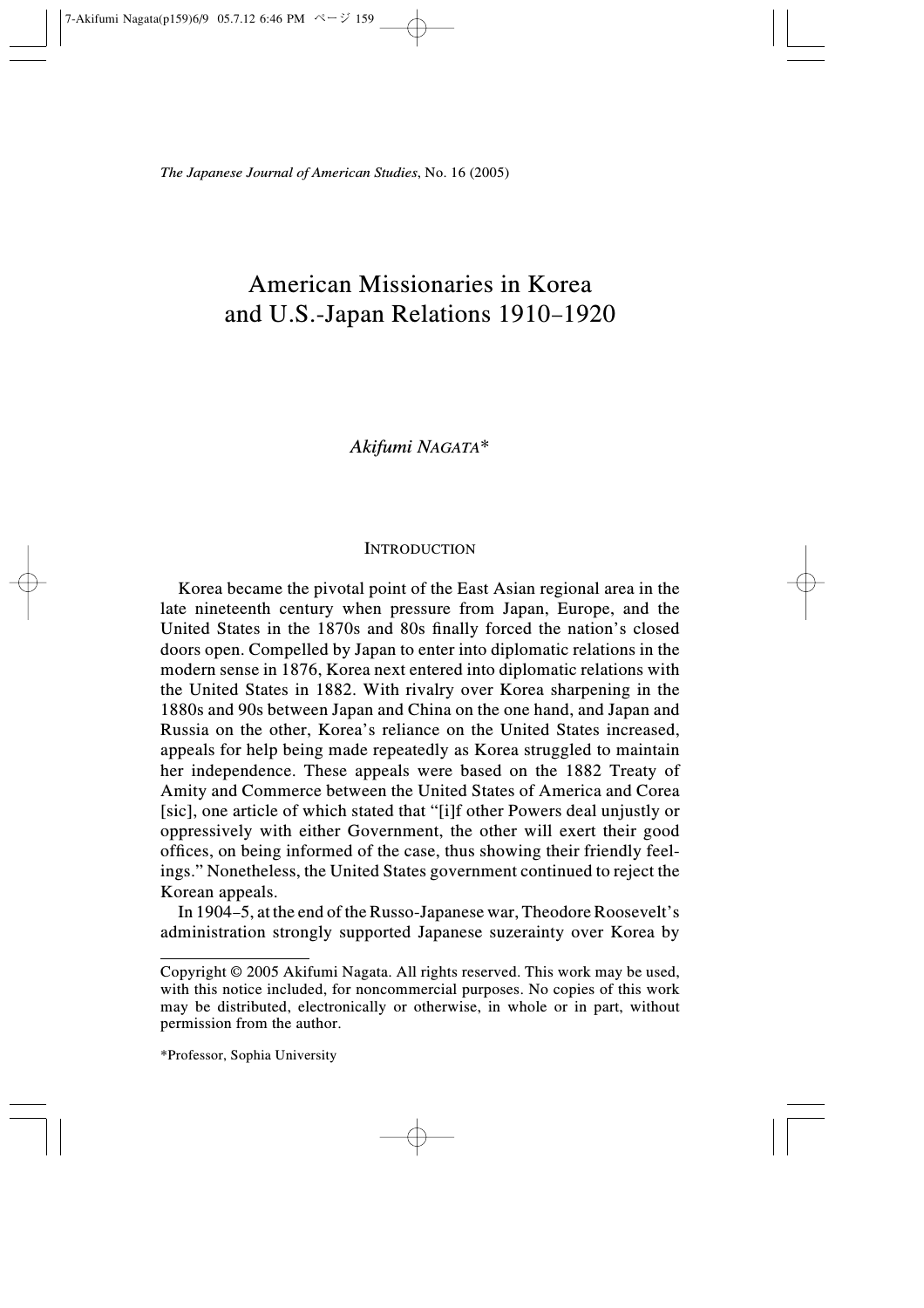recognizing the so-called "Taft-Katsura Agreement" which related to American rule over the Philippines, Anglo-American-Japanese triangular cooperation for peace in the Far East, and Japanese suzerainty over Korea and the withdrawal of the American Legation in Seoul before that of the European nations in November 1905.1 Under these circumstances, society and culture in Korea received a strong impact from American Christianity. Originally, the Korean Dynasty, with its state religion of Confucianism, had outlawed Christianity. But King (later Emperor) Kojong abandoned this traditional policy and in fact made it possible for American missionaries to preach in Korea, in order to modernize Korea and to secure American assistance in case of any emergency threatening Korean independence. For this reason, the number of American missionaries, especially Presbyterians, not only increased in Korea but they also came to enjoy the fullest confidence of the Korean Dynasty and also the people because of their contributions to the modernization of Korea (for example, their building of missionary schools and hospitals).

In this period, the number of Korean Christians increased as the political situation in Korea was becoming increasingly strained and people turned to Christianity in their search for salvation and refuge.<sup>2</sup> In August 1910, Japan annexed Korea with the conclusion of the Treaty of Annexation between the two nations, unopposed by the United States. But U.S.-Japan relations were growing strained after the Russo-Japanese War, because of the Manchurian problem, the problem of Japanese immigration to the U.S. West Coast, and the problem of a build-up of naval power on both sides. So Japan began to take a cautious attitude toward the United States in regards to the Korean problem after the annexation of Korea. Under these circumstances, American missionaries living and preaching in Korea became unwillingly involved in the tensions of the political situation brought about by the Korean Independence Movement. The reactions of the Japanese authorities and the conditions under which American missionaries lived in Korea had a considerable impact on U.S.-Japan relations. I would like to make clear the issues the American missionaries in Korea had to face.

# THE JAPANESE ANNEXATION OF KOREA, THE KOREAN CONSPIRACY CASE, AND THE AMERICAN MISSIONARIES IN KOREA

After the Japanese annexed Korea in August 1910, Huntington Wilson, the acting Secretary of State, instructed Thomas J. O'Brien, the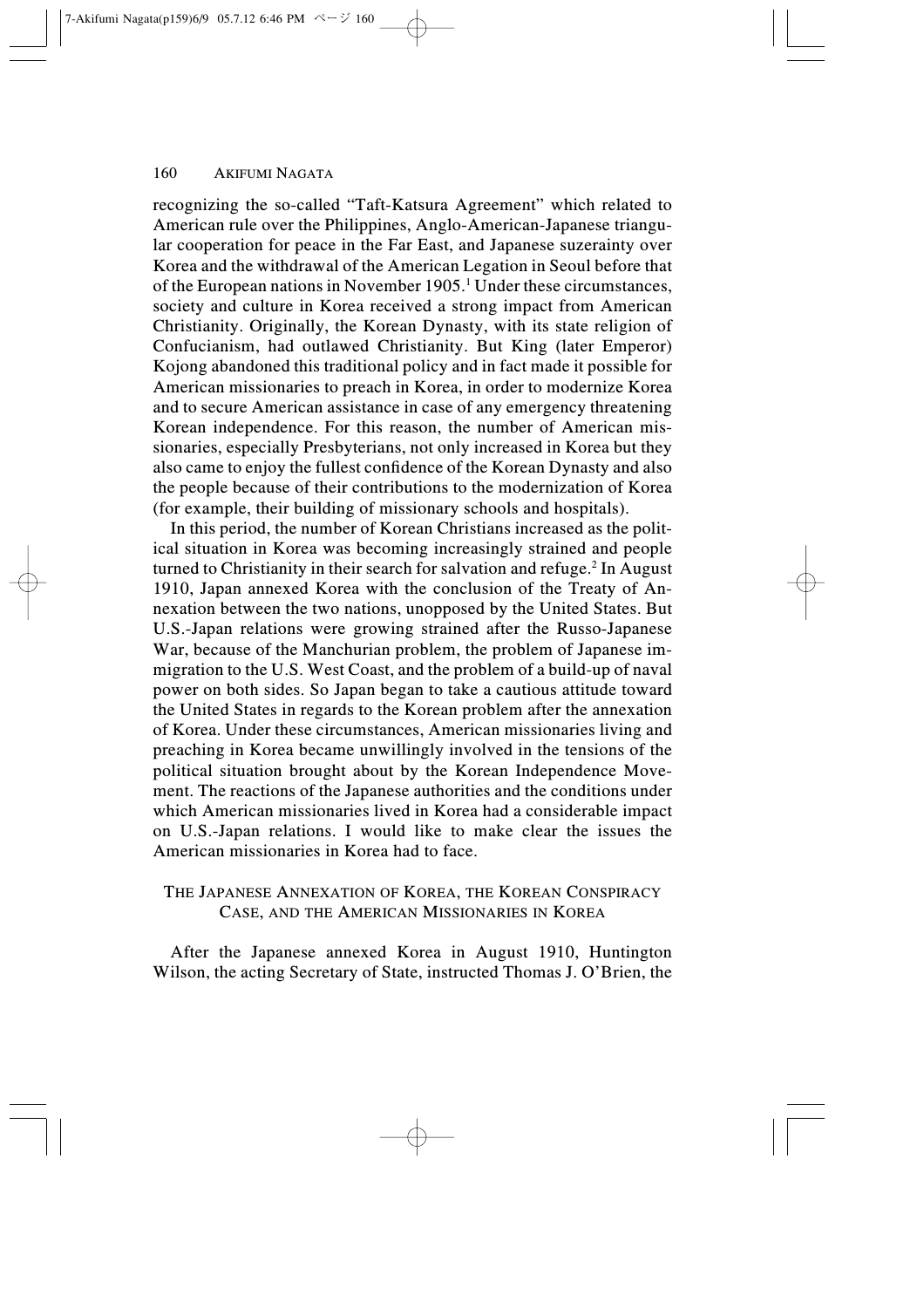American Ambassador in Japan, to ask the Japanese Government about its policy toward missionary schools in Korea.3 Jutaro Komura, the Japanese Foreign Minister, replied that there would be no change regarding their protection and promotion by the Japanese authorities, a stance which Komura said reflected established policy toward missionary education in Korea.4 But in spite of this initial posture, a serious incident involving American missionaries in Korea soon took place. In 1911, apparently as a result of several Korean attempts in 1910 to assassinate Masatake Terauchi, the Governor-General of Korea (Chôsen Sôtoku), the Government-General of Korea (Chôsen Sôtokufu) arrested over 700 Koreans, many of whom were Christians. In 1912, the Governor-General sent 122 of those arrested to the Court of Justice, and 105 of them were sentenced to imprisonment with hard labor. In the end, only six Koreans had their sentences imposed, but even they were released in 1915 after being granted amnesty.

This incident was said at the time to have been fabricated by the Japanese authorities because they wanted to suppress anti-Japanese Korean nationalism. In the course of the incident, however, Japanese authorities developed doubts about the relations between the arrested Koreans and American missionaries in Korea, especially Presbyterian missionaries, the biggest group in Korea at the time. In response, American Presbyterian missionaries in Korea and in the United States as well as the United States government and Congress, all denied any such relations and raised the question of whether the Japanese authorities had tortured the arrested Koreans in order to secure confessions.5

Presbyterian missionaries in Korea and the United States reacted to the so-called "Korean Conspiracy Case" in a variety of ways. In Korea, O.R. Avison, the director of the Presbyterian Severance Hospital in Seoul, Samuel A. Moffett, a Presbyterian missionary in Pyongyang, and Norman C. Whittemore, a Presbyterian missionary in Seoncheon, North Pyong-an Province, met with Terauchi on 23 January 1912. They told him that it was inconceivable that the arrested Koreans, who were among the most respected people in Korean society, should have legitimately fallen under suspicion. But Terauchi refuted their position and told them that the fact that so many Korean Christians had been involved in the plot had surprised him.6 Meanwhile, the key person among the Presbyterian missionaries, Arthur J. Brown, took a different line. Brown was at the time secretary of the Board of Foreign Missions of the Presbyterian Church in the United States of America, located in New York City. At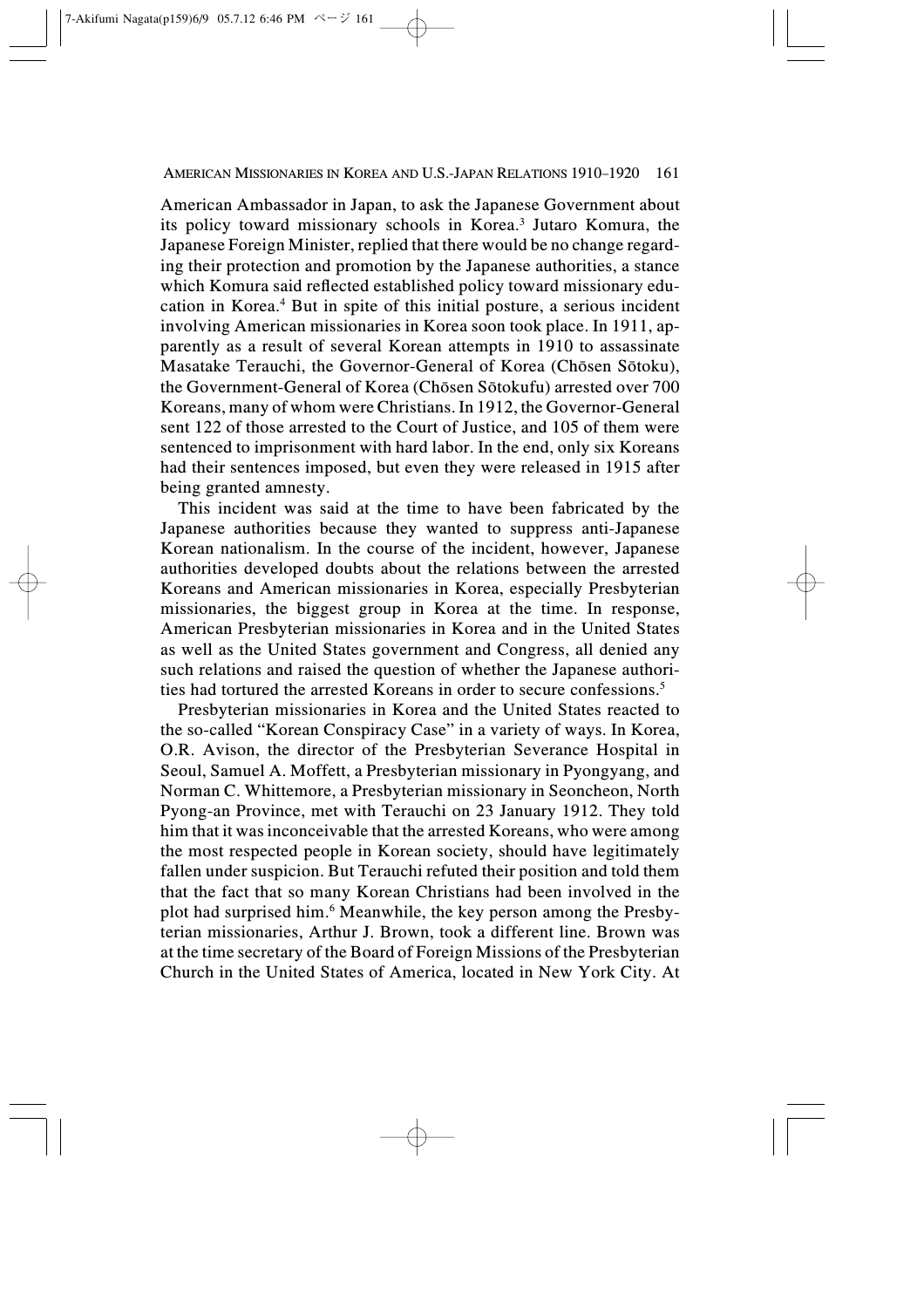first, Brown showed some sympathy toward the Japanese protectorate and the Japanese annexation of Korea, because he thought that Japanese intervention into the Korean situation had been necessary. So he was in a dilemma, divided between his pro-Japanese stand and the U.S.- Japanese frictions generated by the Korean Conspiracy Case.<sup>7</sup> In February 1912, Brown met with Masanao Hanihara, the Japanese chargé d'affaires in Washington, D.C., and asked him to take proper measures against the arrested Koreans.8 After that, he made a trip to Washington, D.C., on 28 July 1912, with several other Presbyterian missionaries, in order to request involved officials to strive for a breakthrough in the difficult situation. They met with Sutemi Chinda, the Japanese Ambassador, with President William H. Taft, and also with Secretary of State Philander C. Knox and with William Sulzer, Chairman of the House Committee on Foreign Affairs.<sup>9</sup> At first, Sulzer showed considerable sympathy toward the arrested Koreans but his pro-Korean attitude changed after he met with Chinda.10 Brown also wrote a 27-page booklet outlining the details of the Case in 1912.<sup>11</sup>

Brown felt some relief when most of the arrested Koreans were released by the Japanese authorities as a result of their assessment of the importance of the U.S.-Japan relationship. Only six key members of the group were not released. But he continued to work toward a breakthrough in the difficult situation in Korea<sup>12</sup> and as a result the Japanese authorities felt some dissatisfaction with the fact that his reactions to the Case were not in line with his previous pro-Japanese stance.13 This dissatisfaction became clear to him when he was forced to explain to the Japanese authorities in 1912 that neither he himself nor the Presbyterian Church had any connection to the reports about the Case that had appeared in many American newspapers and magazines.14 In this sense, it cannot be said that his anticipated goal was achieved.

Other missionaries besides Brown also became involved in the fallout from the Case. Alfred M. Sharrocks in Seoncheon reacted to the first reports by asking for confirmation of the details from the Japanese authorities.15 Robert E. Speer received a report from Seoul that the "confessions" made by the arrested Koreans about the Case had been extracted from them by force, and in turn reported this to the Presbyterian Church in New York.16 Having it reported to him that Lieutenant General Motojirô Akashi had ordered the torture in order to extract "confessions," J.G. Dunlop passed on this report to the Presbyterian Church in New York. It was General Akashi, the commander of the Military Police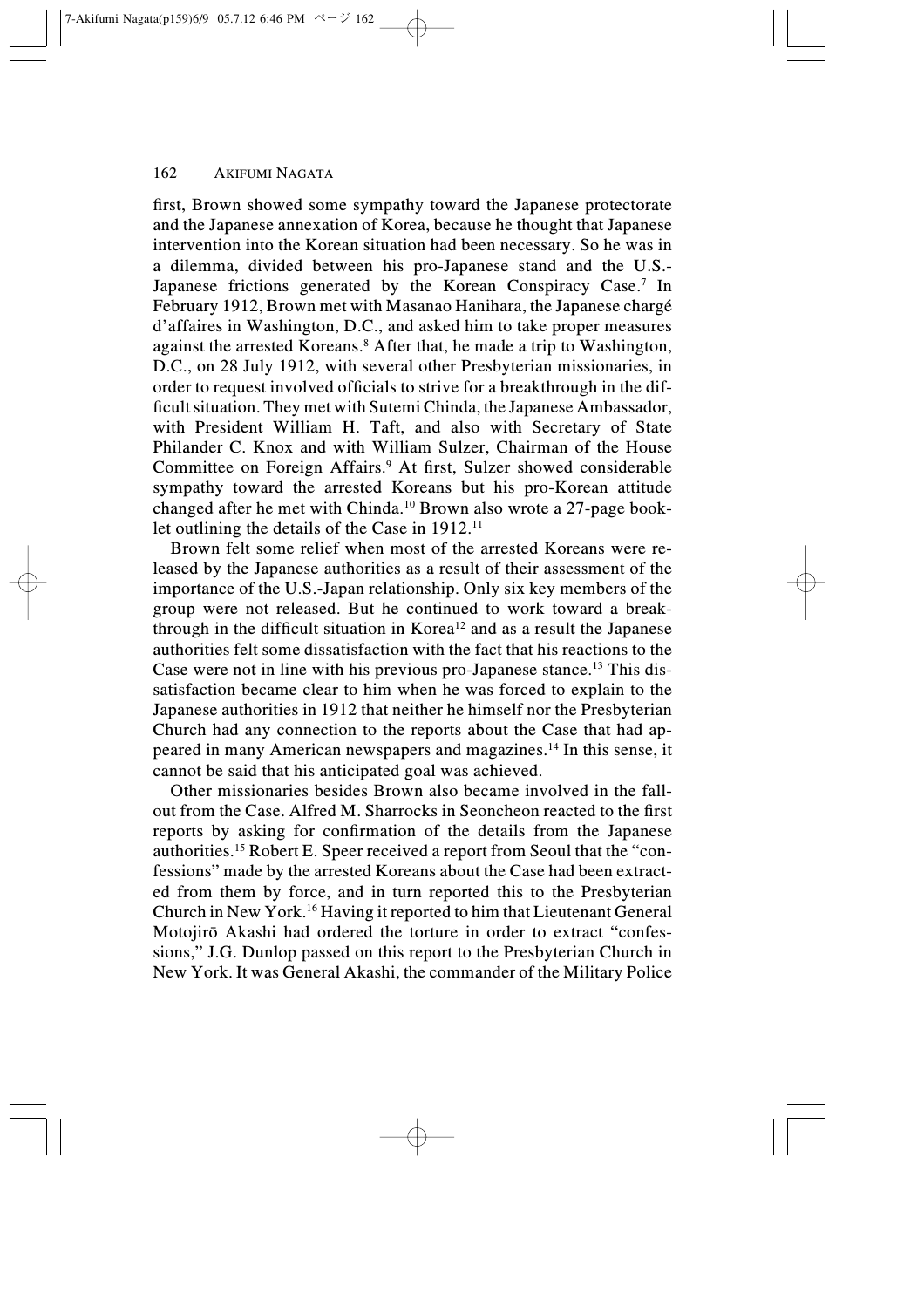Corps, who built the system of military police in Korea which supported the so-called "Rule by Bayonet [Budan Tôchi]".17 It was generally reported that many of the arrested Koreans were asserting their innocence.18 It was also reported that the tortured Koreans prisoners had been taken to Severance Hospital in an extremely bad condition.19 Judging from these missionary reactions, it seems evident that many of them thought negatively of the measures taken by the Japanese authorities even while they were searching for the truth about the Case with as much objectivity as they could.

On the other hand, there were also pro-Japanese missionaries in Korea. The Rev. James G. Gale for example, a Canadian Presbyterian missionary in Seoul, demonstrated his sympathy for Terauchi with the statement that he had "succeeded to the difficult task of governing an alien people of Korea after the Japanese annexation of Korea." He further wrote that Korea had prospered or been improved by the Japanese intervention, and would continue to do so under the rule of Terauchi, a "Governor of goodmanner and so kindly disposed to every one." He argued that Korea was under military rule at the time when the Case occurred, and that it had happened during "the period of change," thereby implying the necessity of overlooking faults in Japan's governing of Korea.20 Bishop Merriman C. Harris, an American Presbyterian missionary in Seoul, met with Chinda twice in Washington, D.C., the two clearly sharing the same opinion of the Case and also of Yun Chiho, one of the leaders of the arrested Koreans, who had studied in the United States in his youth and had a large circle of American acquaintances.<sup>21</sup>

In line with this view of the Case, the journalist George Kennan published an article in The Outlook of December 1912 in which he asserted that there was little concrete evidence of torture, that the issue of torture was essentially a Korean fabrication, that the accused Koreans were given the same kind of treatment as accused Japanese in Japan, that the Japanese authorities had no hostile feelings towards Christianity in Korea because they thought of it as contributing to the modernization of Korea, and that while American missionaries in Korea had sometimes been involved in politics before the Japanese annexation of Korea, involvement could not be tolerated under the present conditions.<sup>22</sup> Yasutarô Numano, the acting Consul General in New York, responded to the article with an expression of Japanese gratitude, but in a letter to Kennan Moffett asserted that he was simply supporting Japan and that he had had better collect more information about the situation in Korea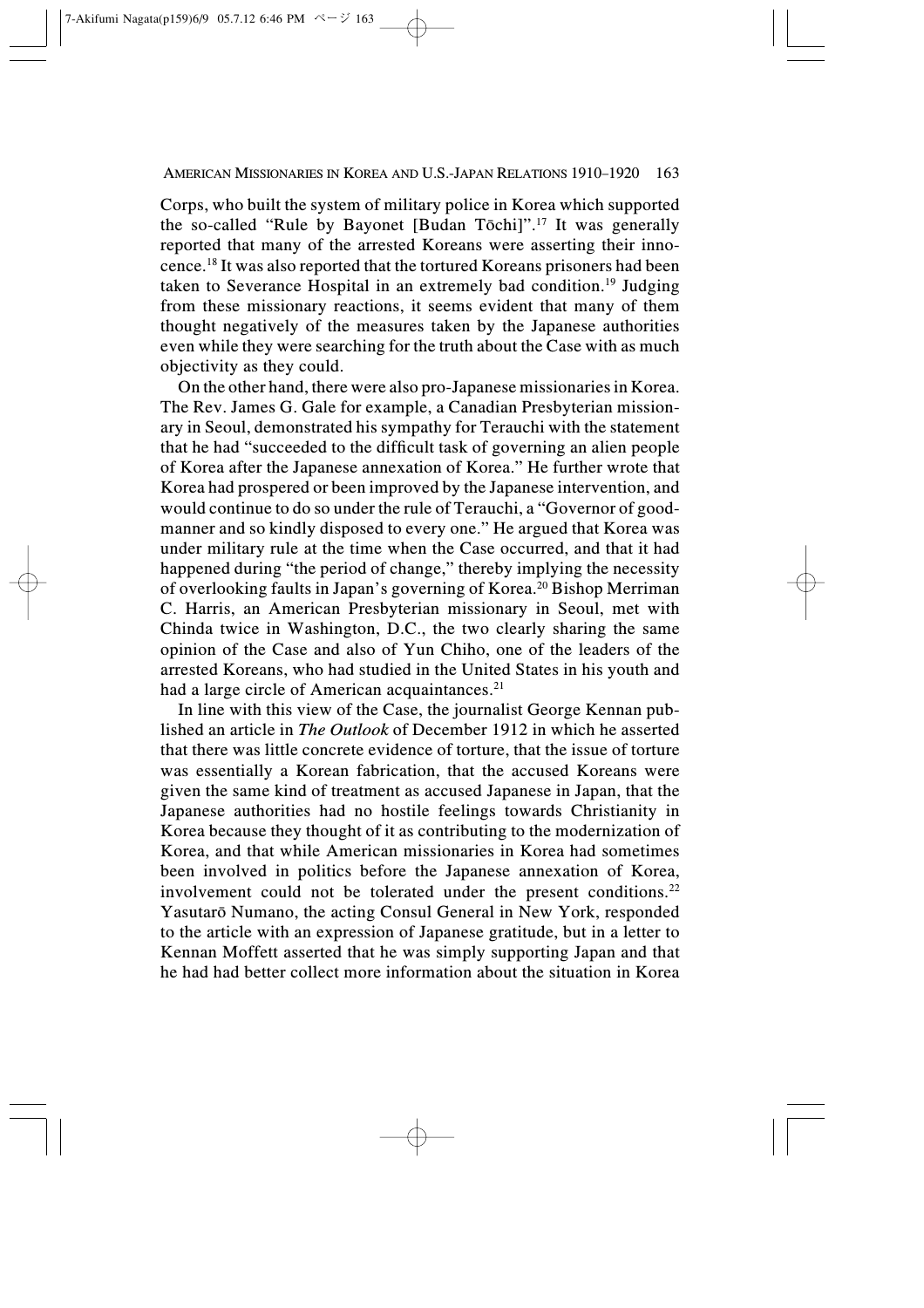before making those kinds of statements.23 In fact, Kennan's article had very little impact on most American missionaries because while they had considerable evidence of torture, Kennan was not writing from any firsthand observation or knowledge of the situation in Korea.<sup>24</sup> Many American missionaries in Korea actively publicized the true facts of the Case both within Korea and beyond, and even approached the Japanese authorities directly as mentioned above, because they thought that they could not rely on George H. Scidmore, the American Consul General in Seoul, who simply said there was nothing he could do about the Case.<sup>25</sup>

In response to these various American reactions to the Case, Kentarô Kaneko, a Privy Council advisor, argued that Terauchi had to prevent the influence of the resolution of the American National Mission Association on the trial of the arrested Koreans. But he also received another recommendation from Shinpei Gotô, then the Minister of Posts and the former civil administrator of Taiwan, that he had better adopt Inazô Nitobe, who had a large circle of American acquaintances, as a special envoy to the United States in order to neutralize the accusations made by American missionaries in Korea in the period 1912–13.26 The Government-General of Korea declared the six key arrested Koreans guilty in 1913, but then had their sentences reduced in 1914. Terauchi gave them amnesty in February 1915, after receiving permission from the Prime Minister, Shigenobu Ōkuma.<sup>27</sup> On receiving news of these developments, Chinda informed the representatives of the main Christian bodies in the U.S., including Brown, and they responded to Chinda's communication positively.28 The Japanese authorities resolved the Case in this manner because they felt that they had already successfully demonstrated their power over Koreans and because they felt that for the sake of stabilizing the Japanese rule of Korea it was important to avoid creating American missionary hostility towards Japan whether inside Korea or elsewhere. So the Case was settled in a way that was sensitive to the opinions of the American missionaries.29 But as it turned out, the Korean Conspiracy Case was only the prelude to a much larger incident, the March First Independence Movement of 1919.

# THE MARCH FIRST INDEPENDENCE MOVEMENT OF 1919 AND AMERICAN MISSIONARIES IN KOREA

After the Japanese annexation of Korea, the Governors-General of Korea apparently developed the "Rule by Bayonet" with few problems.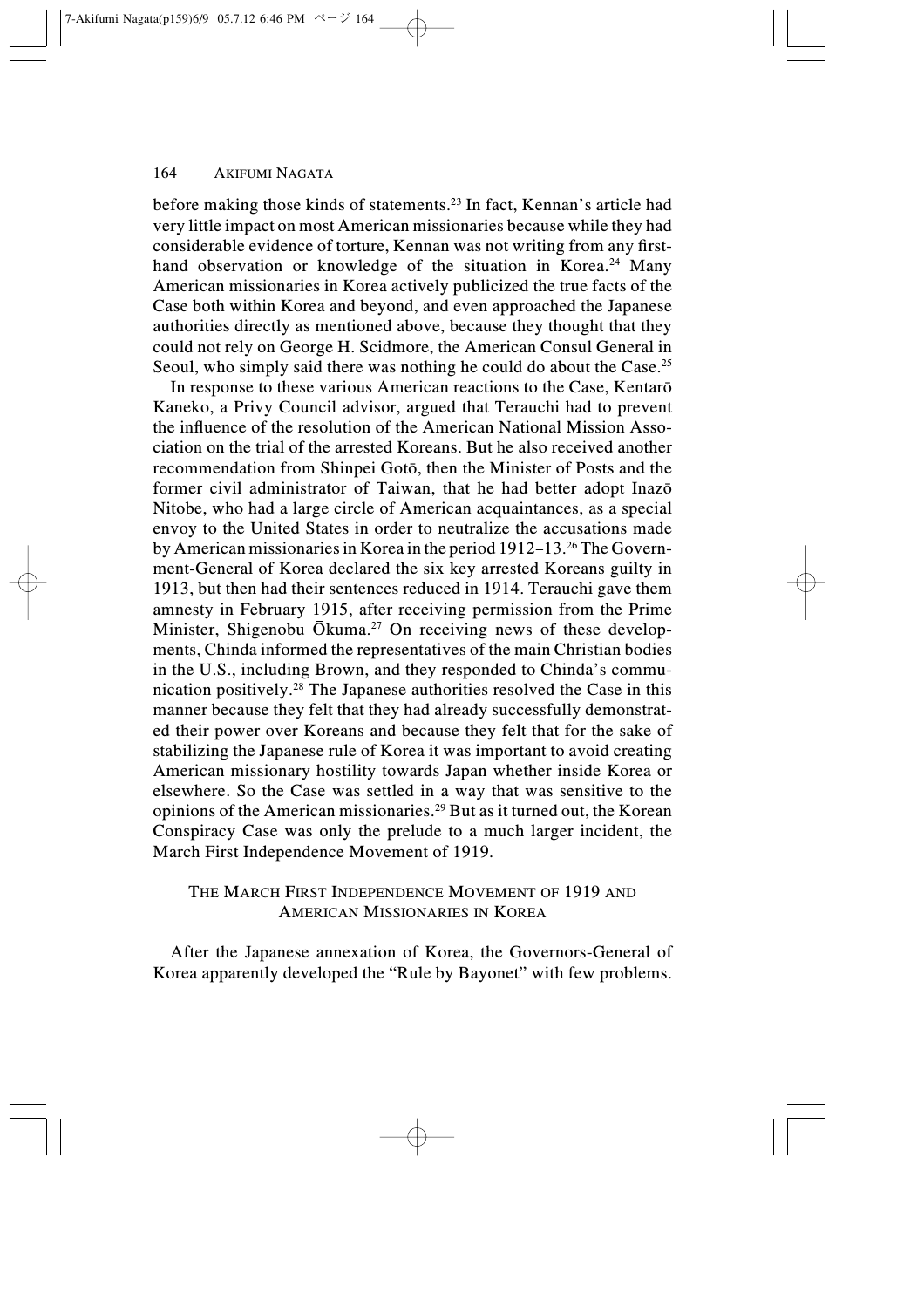Yoshimichi Hasegawa, who succeeded Terauchi as Governor-General when Terauchi became the Prime Minister of Japan in 1916, simply extended Terauchi's policy. But all the time the dissatisfaction of many Koreans toward the Japanese rule of Korea was steadily increasing. This dissatisfaction was fed by a wide range of world events. In 1917, for example, the socialistic regime in Russia came into being as a result of the Russian Revolution. Other events included the end of the first World War and the resulting independence of subjugated nations in Europe in 1918, and the assertion of "a fair solution of the colonial problem" in "the Fourteen Points Address" by President Woodrow Wilson in January 1918. Shortly after the development of the Korean Independence Movement outside Korea in 1918, events inside Korea started to take a decisive turn. The sudden death of the former Korean Emperor Kojong in January 1919 provoked widespread doubts about the cause of his death, and with the gathering of many Koreans in Seoul to attend his funeral, the March First Movement started there in 1919. The Movement then spread throughout Korea, taking especially strong root in the north Korean areas where Christianity was more strongly promoted than in the south Korean area.30

The March First Movement was a fundamental expression of the dissatisfaction many Koreans felt toward the "Rule by Bayonet" and was in fact a protest against it. But the Japanese Government, the Government-General of Korea, the Japanese public, and many Japanese newspapers did not see it in that light but instead looked for other factors as the 'real' causes. They identified two "American Factors": Korean misunderstanding of the so-called statement about "Self-Determination" made by President Wilson, and the influence on Koreans by Korea-based American missionaries.<sup>31</sup> For this reason, American Presbyterian missionaries in Korea, Japan, and China and the Presbyterian Church in the United States had no choice but to become involved in the development of the March First Movement. How did the Japanese side behave toward them and how did they react to the situation?

Becoming aware of the fact that some Koreans outside Korea were starting to work toward Korean independence, Leo A. Bergholz, the American Consul General in Seoul, made a request to all of the American missionaries in Korea that they refrain from intervening in Korean domestic issues, especially political issues.<sup>32</sup> The only foreign missionary who knew of the independence movement before it really broke out was Frank W. Schofield, a Canadian and a doctor at the Severance Hospital.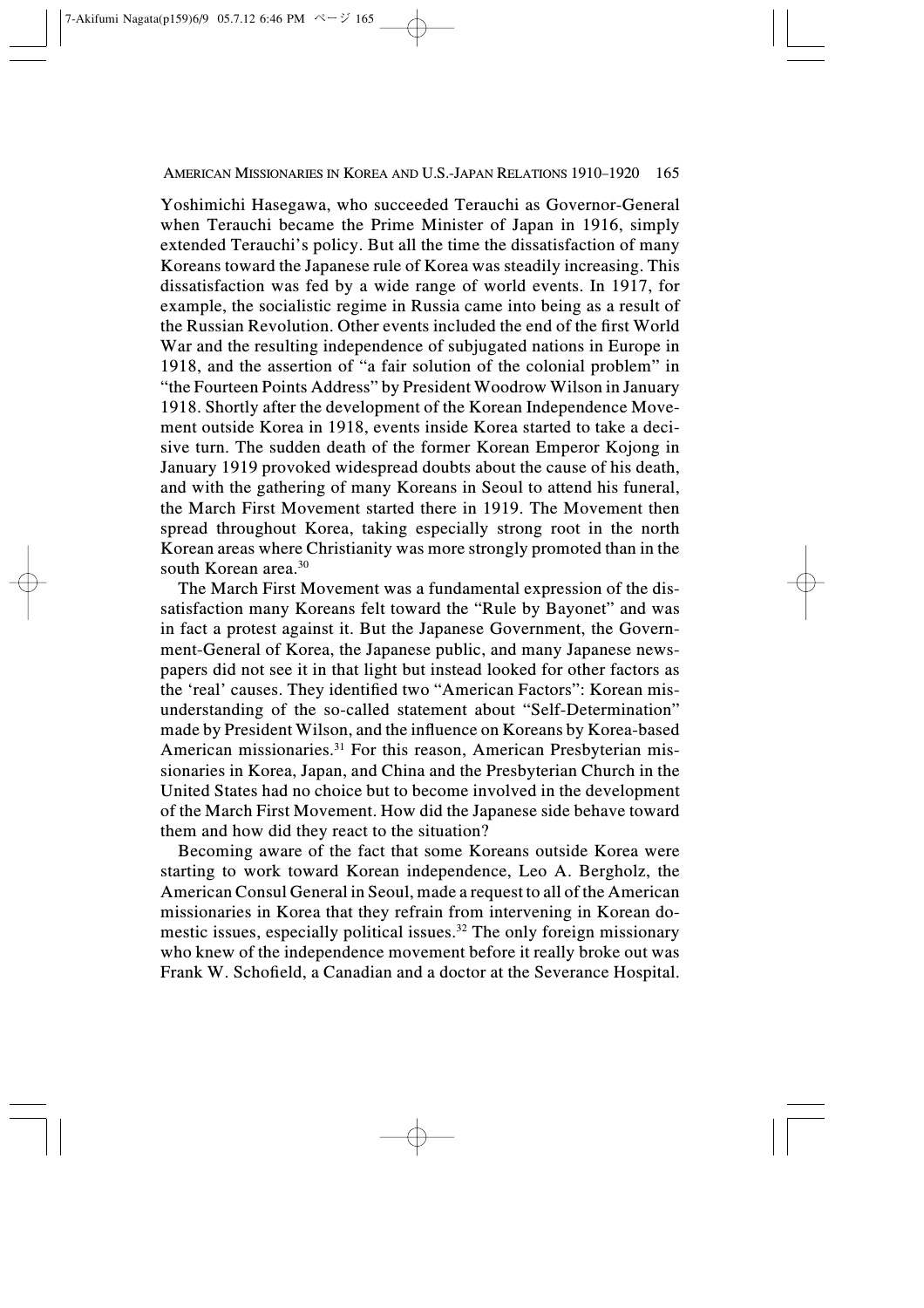Schofield received a visit from two of the Koreans involved in planning the independence movement before it broke out, but he advised them to abandon their plans because in his view there was little chance of success.33 Many American missionaries in Korea at the time had a general feeling that something might happen but were nonetheless very surprised by the actual outbreak of the March First Movement.<sup>34</sup> After the March First Movement started, many Japanese newspapers published articles suggesting that American missionaries in Korea had incited the resistance. At the same time, however, Roland S. Morris, the American ambassador in Japan, reported to the Department of State that the March First Movement was directly rooted in Korean nationalism.<sup>35</sup>

The Government-General of Korea had to take into account the effect which any attacks against American missionaries in Korea would have, and in fact Sangai Kokubu, the Judiciary Director of the Government-General of Korea, issued a statement to the effect that the Japanese authorities had investigated rumors of American missionaries inciting Korean resistance but had found no traces of evidence, and that fixing suspicion on innocent foreigners should be avoided because it would cause bad feelings toward Japan.<sup>36</sup> In spite of this statement by Kokubu, the American missionaries became more and more involved in the March First Movement. It was in Pyongyang that the March First Movement developed most fiercely. Moffett reported that the military police were chasing Koreans and using bayonets immediately after the beginning of the Movement.<sup>37</sup> Sadie N. Welbon, the wife of a Presbyterian missionary there, wrote to her friends in the United States in late March 1919 that there had been no change in the development of the Movement and the reaction of the military police toward it.<sup>38</sup> In April, Moffett reported to Bergholz that the situation there had not calmed down.<sup>39</sup>

On 4 April, Eli M. Mowry, a Presbyterian missionary in Pyongyang, was arrested by the police on the charge of sheltering five Korean participants in the Movement.40 Moffett and C.F. Bernheisel, the American Presbyterian missionary there, reported to Bergholz in Seoul and Brown in New York on the court hearing in which Mowry asserted his innocence on 15 April 1919.41 On receiving the report, Bergholz met with Saburô Hisamizu, the Chief of the Foreign Affairs Section of the Government-General of Korea, and learned that Mowry had been arrested on evidence provided in confessions made by Koreans under severe torture, so he asked Hisamizu to endeavor to treat Mowry with respect.<sup>42</sup> Brown, for his part, wrote to Mowry's friends and relatives that he was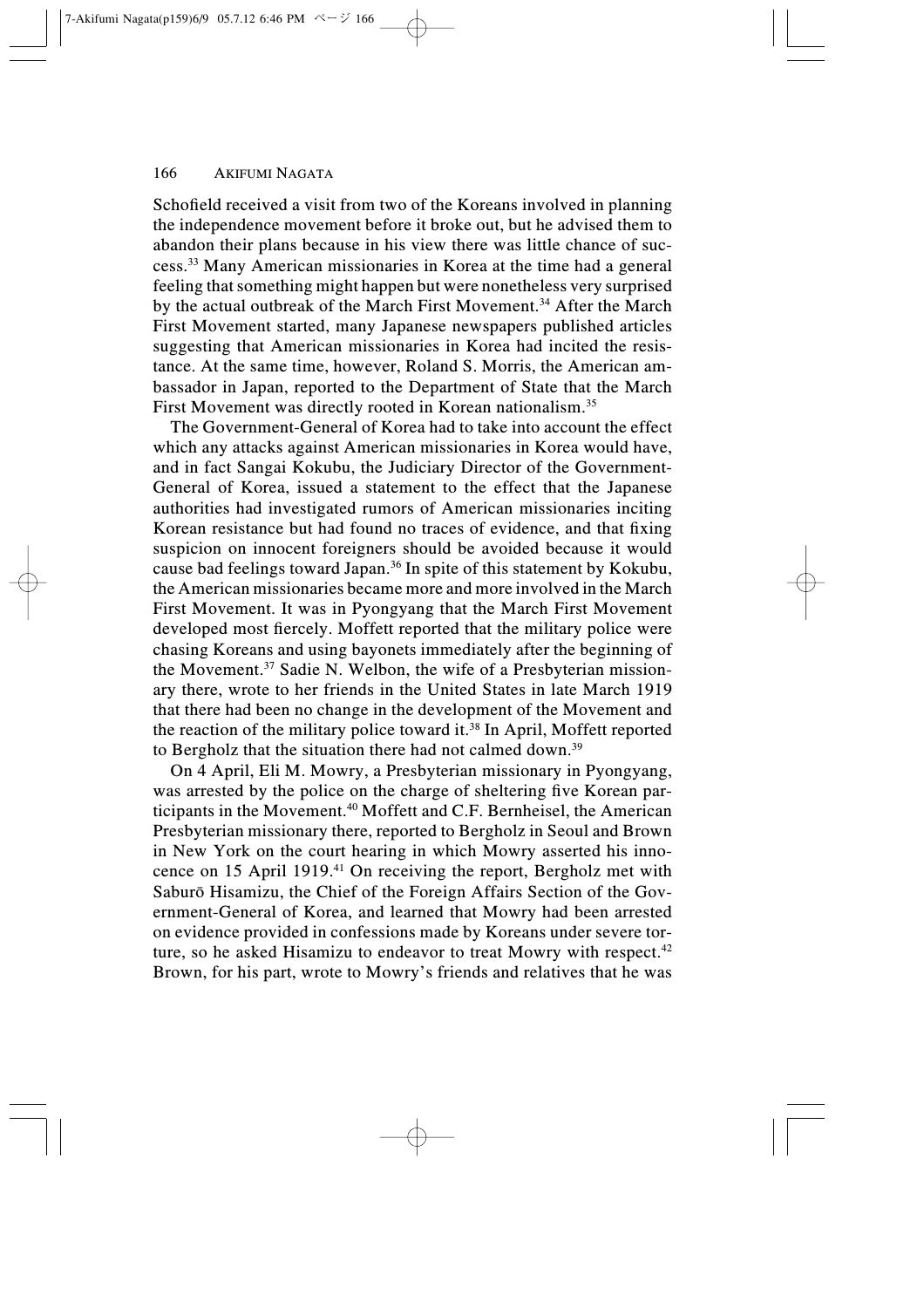convinced of Mowry's innocence.43 Mowry was subsequently sentenced to six months imprisonment with hard labor on 19 April, but he was released after appeal to a higher court.<sup>44</sup> In the end, Mowry was given a stay of execution in August 1919, and he was finally fined 100 Yen in December 1919<sup>45</sup>

The reason why the Government-General of Korea arrested Mowry in the first place, and in the end did not find him innocent in the courts, might be that it firstly wanted to demonstrate to Koreans the meaninglessness of their reliance on American missionaries in Korea, and secondly wanted to show to the missionaries their determination not to condone any participation in the Korean independence movement. On the other hand, the reason why the Government-General of Korea gradually commuted Mowry's sentence step by step might be that it did not want to induce hostile feelings among the American missionaries in Korea and in public opinion in the United States toward the Government-General of Korea and Japan. In fact, many American newspapers reported the process of the so-called "Mowry Incident" stage by stage, and some of them reported Mowry's arrest by the Japanese authorities in a critical tone.46

In Seoul, many of the participants in the Movement who had been injured by the military police were transferred to Severance Hospital on 10 April. Viewing the Hospital as a refuge for the participants, a military police corps came to the Hospital and demanded to be allowed to take some of the injured Koreans to their headquarters. Avison and other doctors objected at first, but finally agreed in the face of the high-handed attitude of the corps toward the Hospital. The Hospital then reported this incident to Bergholz, and Bergholz sent Raymond Curtis, the American Consul in Seoul, to the corps headquarters. Curtis made a protest, but the answer from the corps was inconclusive. The turmoil in the Hospital did not stop after this incident.47 And shortly afterwards, in Cheam-ri (Cheam Village), about sixty kilometers south of Seoul, the military police corps confined about thirty Koreans to a church and then set fire to it. On 15 April, the trapped Koreans lost their lives. Hearing that many villages in that area were being reduced to ruins, Curtis, along with Horace H. Underwood, a Presbyterian missionary in Seoul, and A.W. Taylor, a correspondent of the Associated Press (A.P.) News Agency in Seoul, traveled to the region and investigated the actual conditions there. Underwood wrote a report on "the Cheam-ri Incident" and the Incident became known all over the world.48 In addition to Underwood, the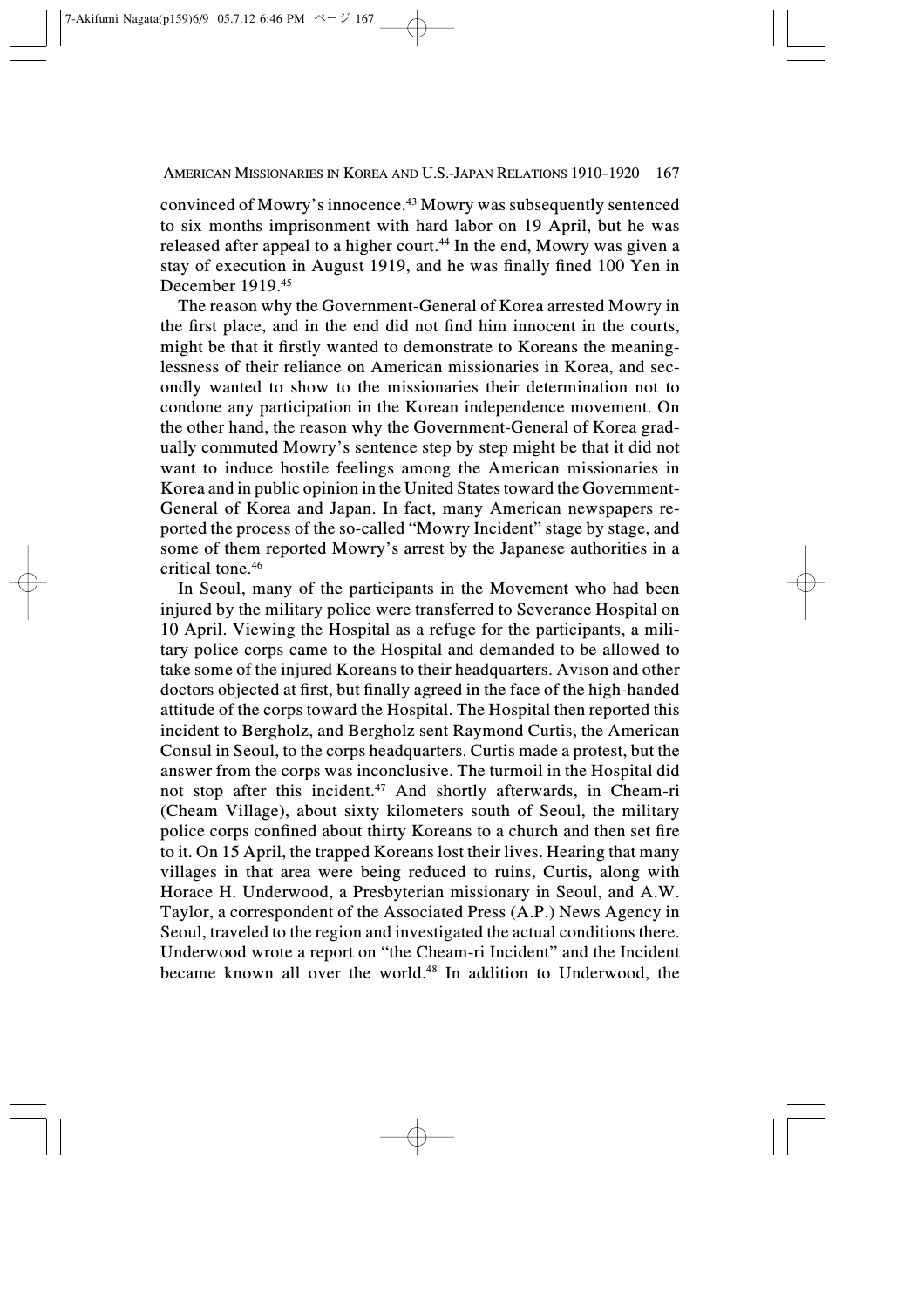American missionary W.A. Noble went to Cheam-ri a few days later to investigate the situation there, along with William M. Royds, the acting British Consul General in Seoul. After this, a delegation of Christian missionaries including Noble met with Governor-General Hasegawa, and Noble informed Hasegawa of the things he had seen and heard at Cheamri. Hasegawa expressed his regret and told the delegation that not only would the persons in charge of the incident be punished, but also that such an atrocity would never happen again. He insisted that no order to massacre the inhabitants of Cheam-ri and destroy the village had been given to the military police. But the delegation was not greatly persuaded by Hasegawa's explanation, because by that point a further eighteen villages besides Cheam-ri had been destroyed.<sup>49</sup>

In addition to noting activities in Pyongyang, Seoul, and Cheam-ri, Presbyterian missionaries reported the development of the March First Movement in other areas, as well as suppression by the Japanese authorities.50 So the missionaries felt a need to react more assertively to the situation in Korea. Some of them tried to contact the Japanese authorities in both Korea and Japan. Firstly, nine missionaries, including Avison and Gale, visited the Government-General of Korea on 9 March, and reported that the real cause of Koreans' harsh feelings toward Japan was the many inconveniences Koreans had to endure.<sup>51</sup> After that, ten American missionaries, including Moffett, Avison and Gale, held meetings with the officials of the Government-General twice, on 22 and 24 March, and insisted that such things as Japan's disregard for the original culture of Korea and discriminatory treatment toward Koreans, the causes of the March First Movement, must be remedied. But, at the same time, the missionaries declared that they had no intention of intervening in political issues between Japan and Korea.<sup>52</sup>

On the other side, two American missionaries in Korea visited Japan in April 1919, and another three American missionaries in Korea visited Japan the following month. Each of them met with Japanese Prime Minister Takashi Hara and requested that he take steps toward the reform of Japanese rule in Korea. Hara promised that he would.<sup>53</sup> At the same time, U.S.-Japanese relations became strained as a result of various international events and incidents: for example, the treatment of the Japanese and Japanese Americans on the West Coast of the United States, Germany's transfer to Japan of interests in Shandong Province, China, Japan's demand for the insertion of the so-called "Racial Equality Clause" into the Covenant of the League of Nations discussed in the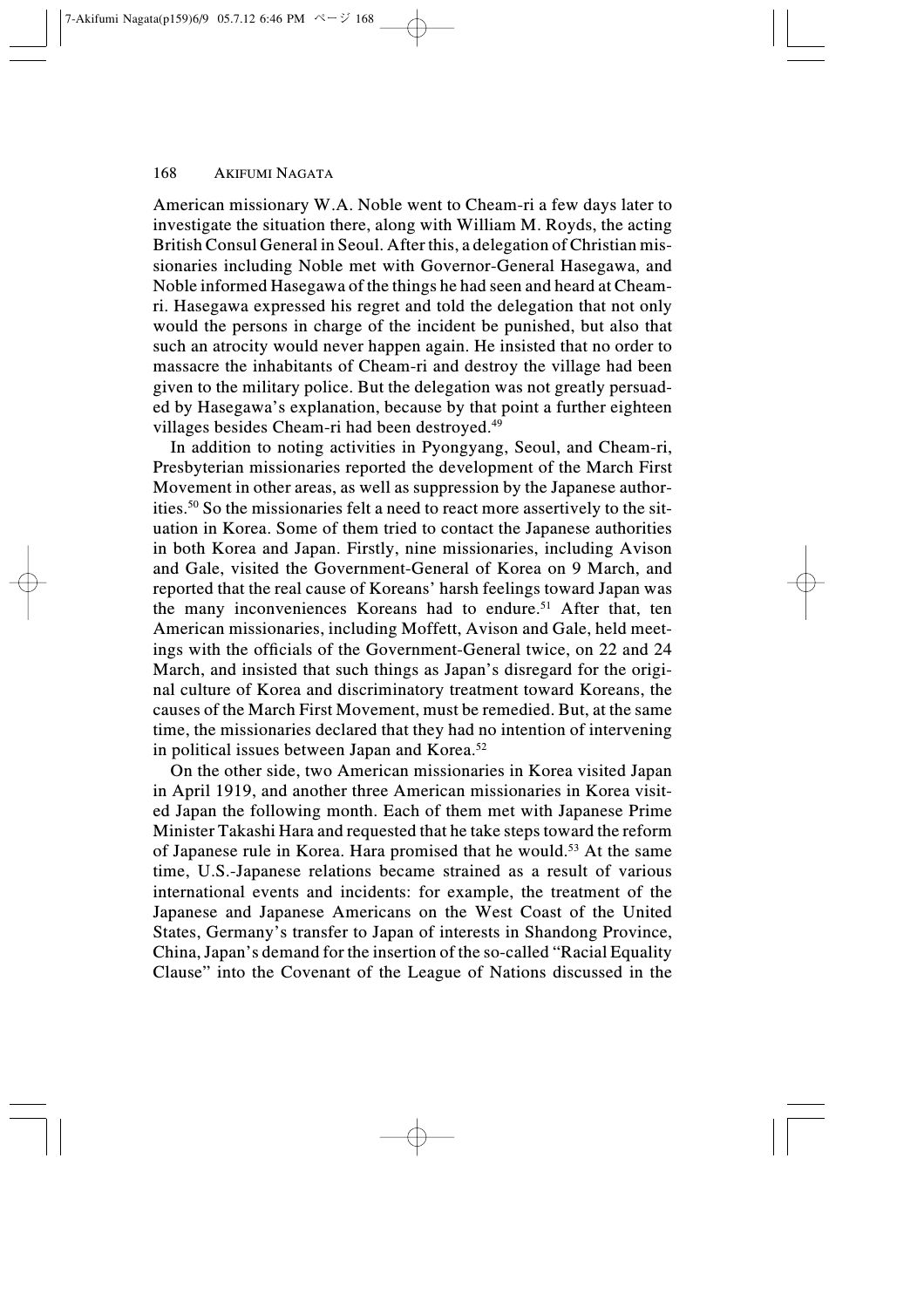Versailles Peace Conference, the Japanese expedition to Siberia, and American newspapers' criticism of Japan for their cruel suppression of the March First Movement.54

As a result of the criticism toward Japan, some Japanese turned their backs on the United States concerning Korea and the American missionaries there. For example, an army officer in Vladivostok, part of the Japanese expedition to Siberia, reported to the Ministry of the Army in Tokyo that the Jews were forming secret societies in order to overthrow governments all over the world to make way for a reign of the Jews. He reported that the United States and the Bolsheviks in Russia were under their rule and that they were aiming at Germany and Austria, and he speculated that a riot in Korea (the March First Movement) might be a part of such intrigue by the Jews, recommending that the Jewish American missionaries in Korea had to be closely watched.<sup>55</sup> Of course, there was no evidence of Jewish participation in the March First Movement and the report was only an expression of prejudice against the Jews and the United States rooted in anti-American feeling.

Under these circumstances, the American missionaries in Korea could not ignore the brutality of the Japanese authorities evident in their suppression of the March First Movement, and "No Neutrality for Brutality" became a common slogan among them.56 It was the Commission on Relations with the Orient of the Federal Council of the Churches of Christ in America that paid the most attention to the development of the March First Movement. It decided to send A.E. Armstrong, the Secretary of the Board of Foreign Missions of the Presbyterian Church in Canada, to Korea in March 1919, to let him investigate the situation there. Traveling in East Asia for more than ten months, Armstrong arrived in Korea on 16 March 1919, consulted with many groups there, and collected a great deal of information. Arriving in New York in April, Armstrong met with Brown, Frank M. North, the Secretary of the Board of Foreign Missions of the Methodist Church in the United States of America, and William I. Haven, the Secretary of the Bible Society of the United States of America, and they decided to deal with the Korean situation at the Federal Council of the Churches of Christ in America.<sup>57</sup> The Commission held over ten meetings between 16 April and the end of July 1919 to discuss the issue of Korea. And it was Sidney L. Gulick who played a leading part in the meetings. Having taught at Dôshisha University in Kyôto and being pro-Japanese, Gulick met with Chônosuke Yada, the Japanese Consul General in New York, after the first meeting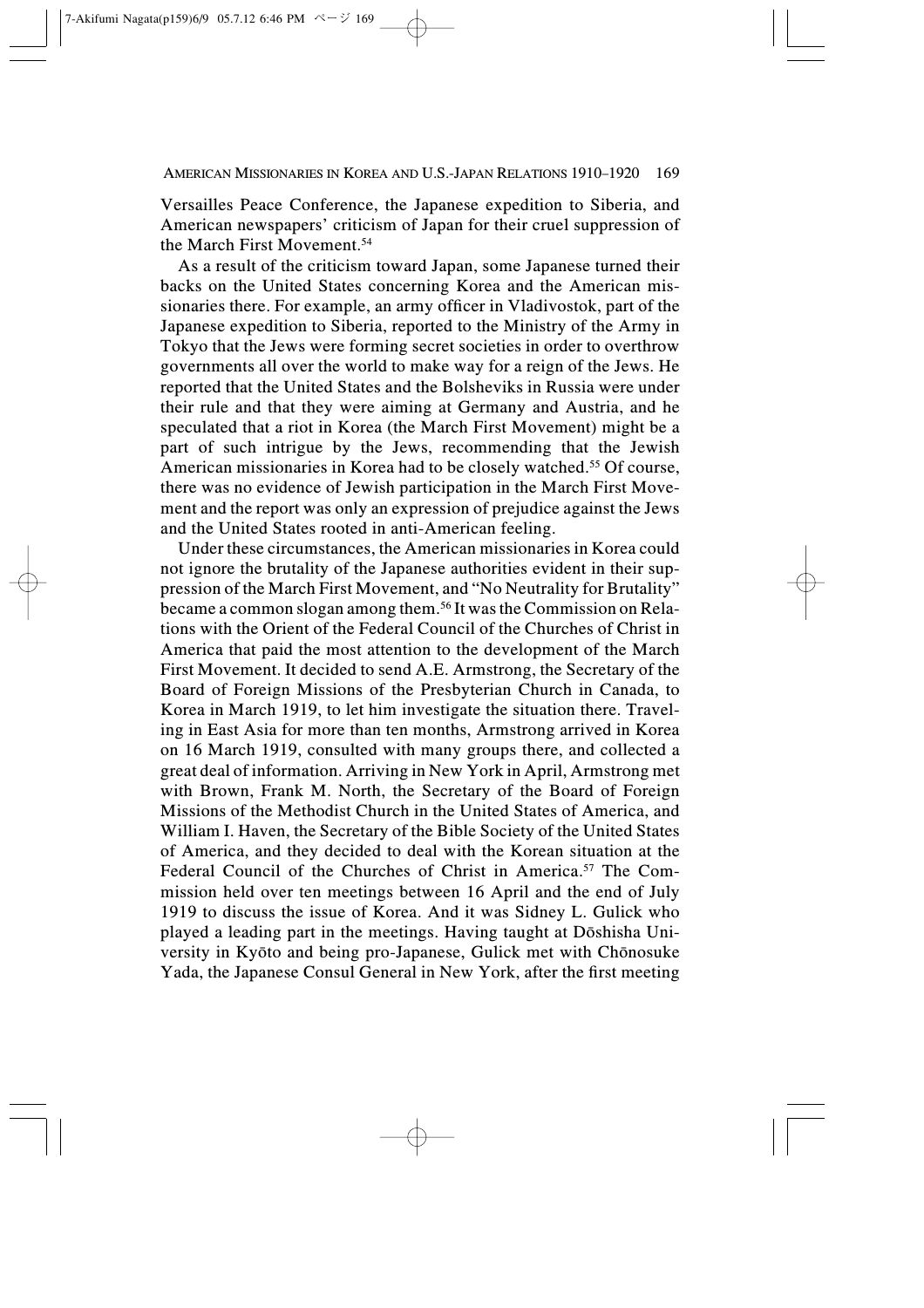of the Commission and asked Yada to improve Japan's policy of "Rule by Bayonet" in Korea. Yada thought that Gulick's attitude did not reflect his long-time pro-Japanese position. And about ten prominent Japanese including Yada were to be invited to a meeting of the commission held on 19 April 1919.<sup>58</sup>

The Commission refrained from publicly releasing the information about the Korean situation because it thought that it would instigate anti-Japanese feeling. Receiving news of this restraint, the Japanese Foreign Minister Yasuya Uchida instructed Yada to inform the Commission of the Japanese hope that the Commission would continue to act cautiously, because Prime Minister Hara intended to improve Japan's rule of Korea in May 1919.59 Receiving the message through Yada, the Commission held a meeting on 24 May, after which Gulick sent a letter to Yada on 29 May, stressing that Japan had to offer evidence to disprove the Commission's information. Further, the Commission feared that American distrust of Japan would increase if the information were true and the situation in Korea were not remedied, hinting at over-optimism in the Japanese assessment of the situation in Korea and implying the Commission's irritation. $60$  In the meantime, the Commission was receiving more pieces of information about the real situation in Korea one by one, and newspapers had already reported some of them. So the Commission could not delay releasing the information any longer.61 Realizing that the long-time pro-Japanese stance of members such as Brown and Gulick had led the Japanese to assume that they would adopt the attitude of indifferent bystanders toward the situation in Korea, the Commission decided to publish the information it received as a booklet in July 1919. The Commission sent a telegraph to Hara on 26 June, stating that the atrocities in Korea had weakened their goodwill toward Japan to the verge of a crisis, that the facts could not be concealed forever, and that it was very important for Japan to issue an official statement stating that the atrocities would end and that a reform of the Japanese rule of Korea would be undertaken.62 Receiving the telegraph, which was a kind of ultimatum, Hara sent an answering telegraph to the effect that he fully understood the request, that the Japanese rule of Korea after the annexation of Korea had to be remedied in 1919, that a plan amending the system of rule could not be carried out immediately because of the March First Movement, but that the plan would be carried out before long.<sup>63</sup>

In July 1919, the Commission published a 125-page booklet entitled The Korean Situation, although the information it had received would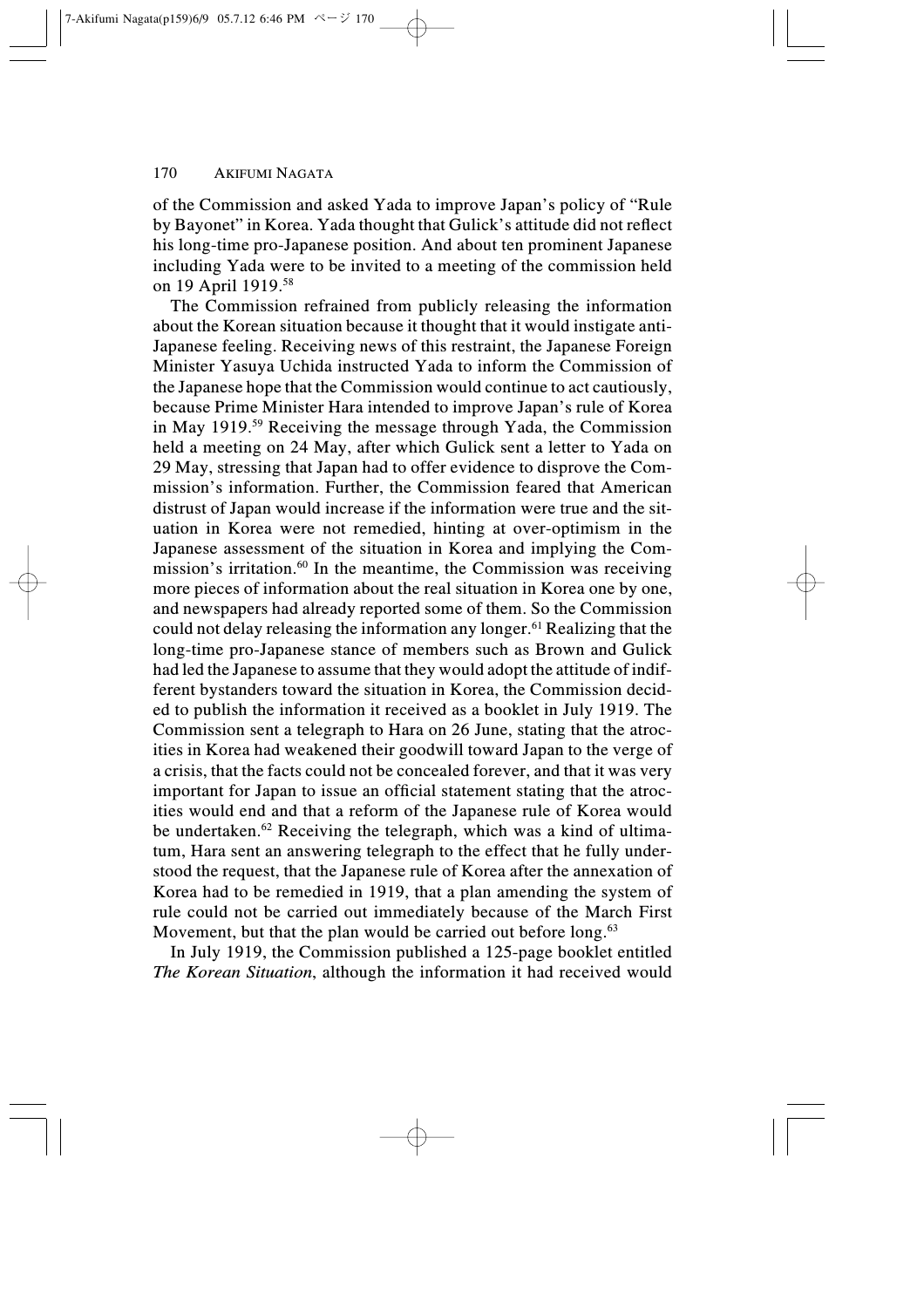AMERICAN MISSIONARIES IN KOREA AND U.S.-JAPAN RELATIONS 1910–1920 171

have added up to 1000 pages if they had published all of it. They included thirty-four points in the booklet and the Commission wrote that the criterion used for selecting them was whether they were verifiable.<sup>64</sup> But the one thing that must be pointed out is a section called "The Japanese-Korean Situation," which said that there were two parties in Japan, the reactionary militaristic party and the liberal progressive party, and that Hara belonged to the latter party, which had to be supported for the sake of future reform of the Japanese rule of Korea and for liberty and human rights all over the world.<sup>65</sup> This view is widely supposed to have been written under the influence of Gulick, because it reflected Gulick's pro-Japanese stance. But this stated line of argument was questionable, because it was Hara who had ordered the army in Tokyo and the military police in Korea to suppress the March First Movement.

Under these circumstances, Hara, prioritizing U.S.-Japan relations, began to take steps to reform the rule of Korea by Japan. Feeling "pressure" from American Christian groups and thinking that the Government-General of Korea was within the sphere of influence of Aritomo Yamagata, the strongest elder statesman (Genrô) then in Japan, Hara consulted with Yamagata many times through the Army Minister Giichi Tanaka who was trying to bring Yamagata and Hara together. Tanaka was one of the "Yamagata Faction" and had ambitions of his own to become prime minister. So Hara's wish to transform the "Rule by Bayonet" into "Cultural Administration (Bunka Seiji)" was realized by introducing a System of military-civil officer into the new post of Governor-General of Korea (Chôsen Sôtoku Bunbu Ryôkansei) and naming the former Naval Minister Makoto Saitō to the post.<sup>66</sup>

# INTRODUCTION OF "THE CULTURAL ADMINISTRATION" INTO KOREA BY MAKOTO SAITÔ AND THE AMERICAN MISSIONARIES IN KOREA

When Saitô arrived at Seoul's central train station, Namdaemun (Nandaimon, or South Gate) Station, on 2 September 1919, a bomb was thrown at his coach. Twenty-nine people were injured, but Saitô was unhurt. Some Koreans cheered the incident.<sup>67</sup> Afterwards, Saitō went to the official residence of the Governor-General of Korea and told the press that he would not change his plans for reform.<sup>68</sup> Hearing the news, many of the American missionaries in Korea criticized the incident because two of the twenty-nine injured persons were Americans: William P. Harrison, younger brother of a former mayor of Chicago, Carter H.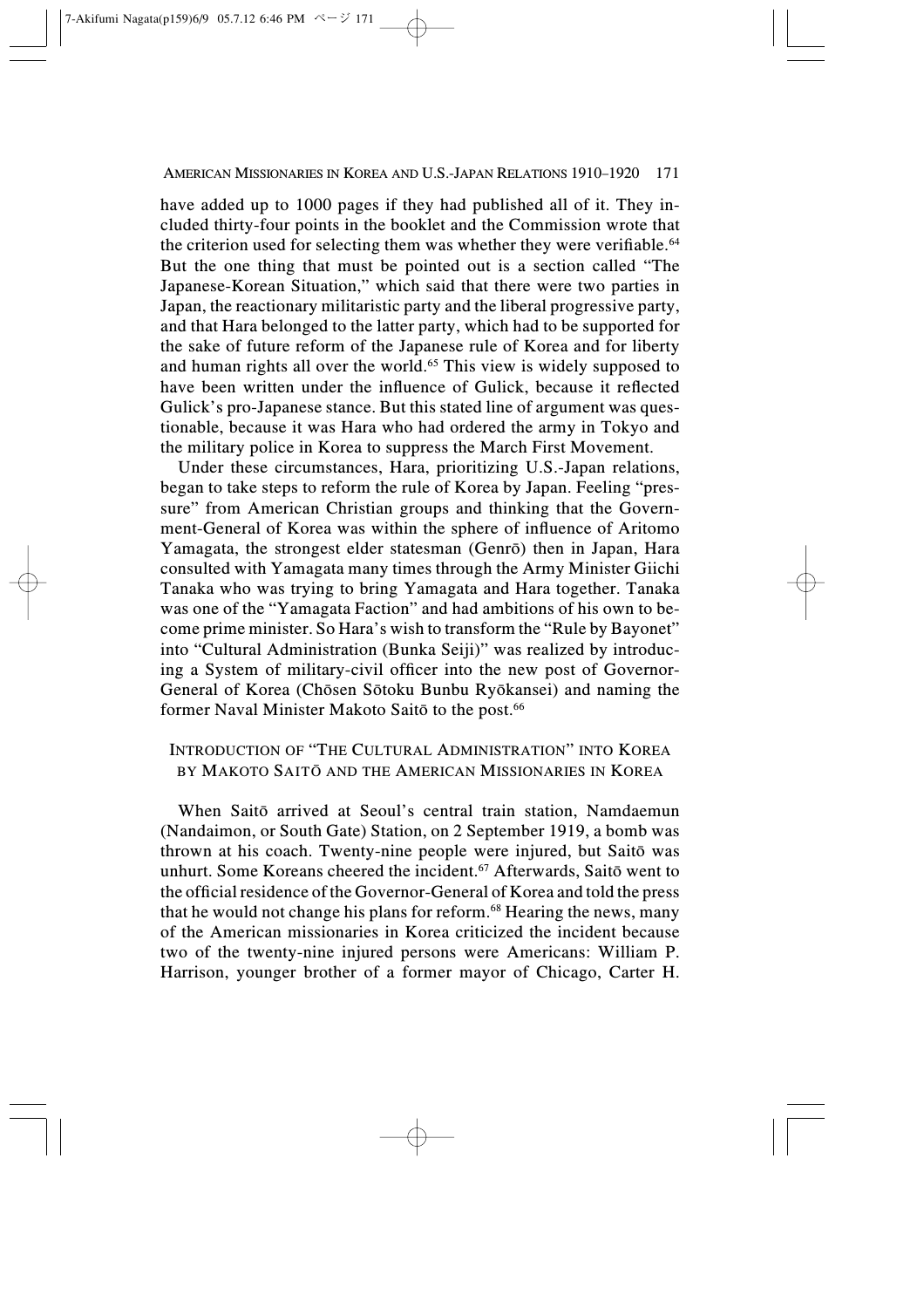Harrison, and his wife.<sup>69</sup> Saitō announced his intention to carry out his plan for reform of the rule of Korea by Japan on 3 September 1919, and in fact began to carry out measures to support the new "Cultural Administration," by transforming the military police force into ordinary police, for example (although the number of ordinary policemen was greater than the number of military policemen had been), allowing the publication of Korean national newspapers (the present Chosun Ilbo and Dong-a Ilbo were first published in March and April 1920, respectively) and abolishing the practice of flogging arrested and accused Koreans.70

The introduction of the "Cultural Administration" into Korean politics was ultimately aimed at preventing any recurrence of the March First Movement. Taking steps to introduce the "Cultural Administration" into Korea, Saitô tried to appease the American missionaries in Korea who might become the strongest obstacle for Japan's rule of Korea. At first, he did not agree with former Governor-General Hasegawa that the Japanese should protect Koreans' right to free religious worship.<sup>71</sup> For a politician or military officer of the time, Saitô had a gentle nature, and could speak English well because he had worked as a military attaché at the Japanese Legation in Washington, D.C., from 1884 to 1888. So he felt he should let the American missionaries in Korea think that he intended to carry out a freer policy in Korea and that he had no intention of intervening in their religious activities; he met with Schofield in Japan on 29 August 1919, before departing for Korea. After meeting with Saitô, Schofield thought that Saitô would be a warm-hearted Governor-General of Korea<sup>72</sup>

Arriving in Seoul, Saitô set about appeasing the American missionaries in Korea. He asked the Federal Council of Presbyterian Evangelical Missions in Korea to advise him on the governing of Korea in September.73 In a letter dated 29 September 1919, the Federal Council gave Saitô many concrete suggestions concerning Christianity, stating that the serious issue at hand was not political and criticizing the loss of the freedom of religion and the brutal suppression of the March First Movement.74 Receiving reports from Korea, the Commission on Relations with the Orient of the Federal Council of the Churches of Christ in America published Part Two of The Korean Situation in early 1920, in which it expressed its appreciation of Saitô's measures.75 Saitô met several times with American missionaries over dinner in 1919.<sup>76</sup> So the American missionaries in Korea had to change their views. Originally they had had no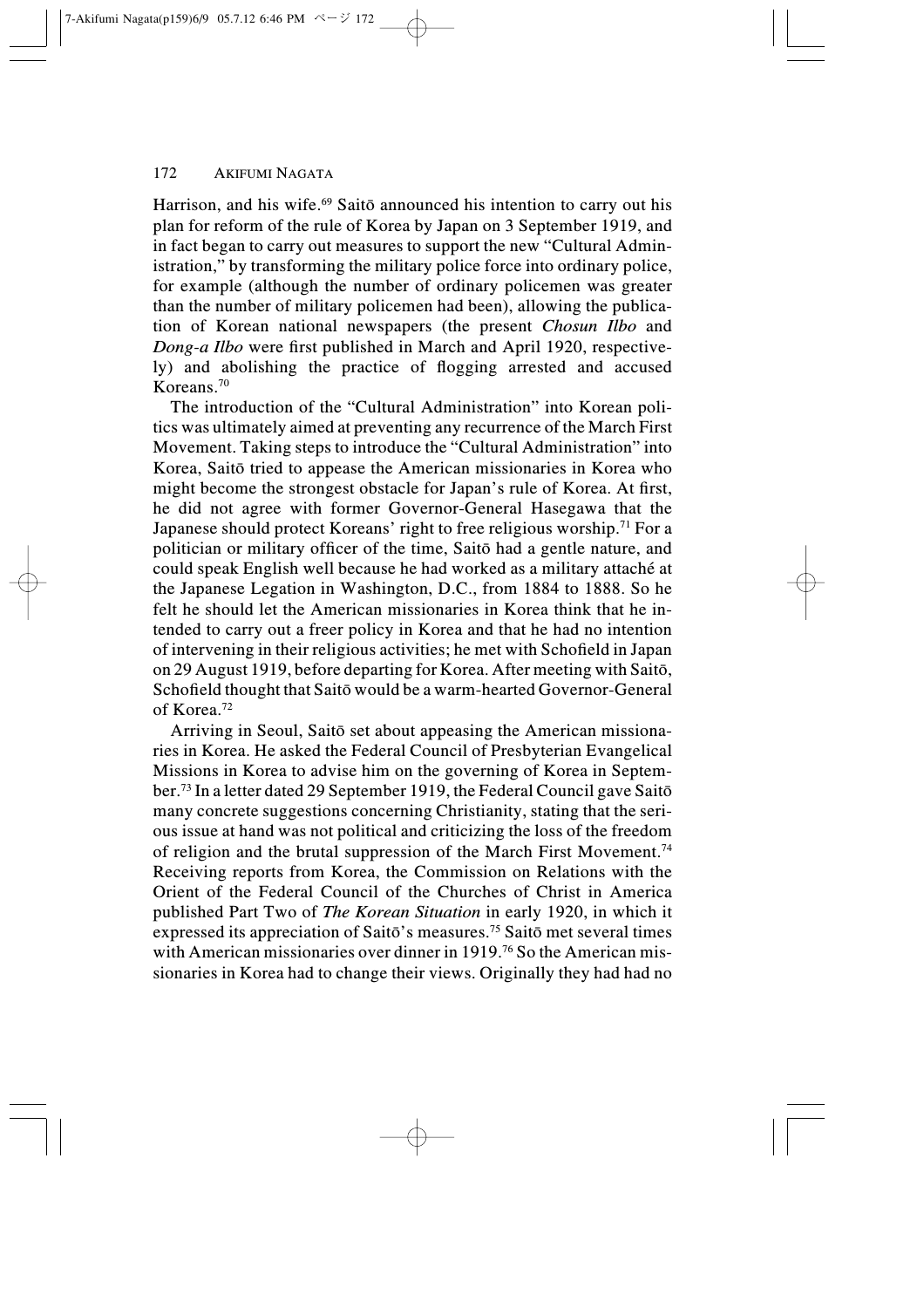#### AMERICAN MISSIONARIES IN KOREA AND U.S.-JAPAN RELATIONS 1910–1920 173

intention of intervening in political issues in Korea (especially the issue of Korean independence). Knowing that measures were being taken to reform the rule of Korea by Japan (especially regarding the issue of religion) and the new Government-General of Korea was reacting severely against the participation of Christian groups with Korean nationalist movements, the American missionaries in Korea sought a way to cooperate with the new Governor-General. Some missionaries warned Korean church leaders not to take part in Korean nationalist movements and to keep aloof from Korean politics.<sup>77</sup> Furthermore, some missionaries showed pro-Japanese feelings concerning Korea during and after the peak of the March First Movement. For example, E.D. Soper, a professor at Drew Theological Seminary in Madison, New Jersey, traveled in East Asia, including Korea, for seven months and asserted that the Japanese rule of Korea was inevitable because Koreans could not govern themselves.78 And Frank H. Smith in Seoul, the most pro-Japanese among the American missionaries in Korea, claimed that Japan had to rule Korea and that there were many lies in the assertions made by the Koreans in October 1919.<sup>79</sup> He reiterated his assertion in 1920.<sup>80</sup>

# AMERICAN MISSIONARIES IN KOREA IN 1920 AND THE HUNCHUN INCIDENT

The rule of Korea by Japan seemed to stabilize after the Japanese authorities forcefully suppressed the March First Movement and introduced the Cultural Administration. But in fact, Korean nationalist uprisings in and near Korea continued to occur sporadically and the Japanese authorities did not relax their vigilance regarding Koreans and the American missionaries in and near Korea. The American Consul General in Seoul and the American missionaries in Korea witnessed uprisings again and again after the introduction of the Cultural Administration and reported them to the United States.<sup>81</sup> On the other hand, the Japanese authorities received a great deal of information about the allegedly close relationship in the uprisings between the Korean nationalists and some of the American missionaries in Korea, although almost all of the information was untrue.<sup>82</sup> The Japanese authorities pressured the Baejae Missionary School in Pyongyang to remove the principal, Henry D. Appenzeller, from his position in March 1920, because they thought he could not stop the unrest in the school, for example the shouting of "Mansei (Cheers for Korean Independence)" three times in the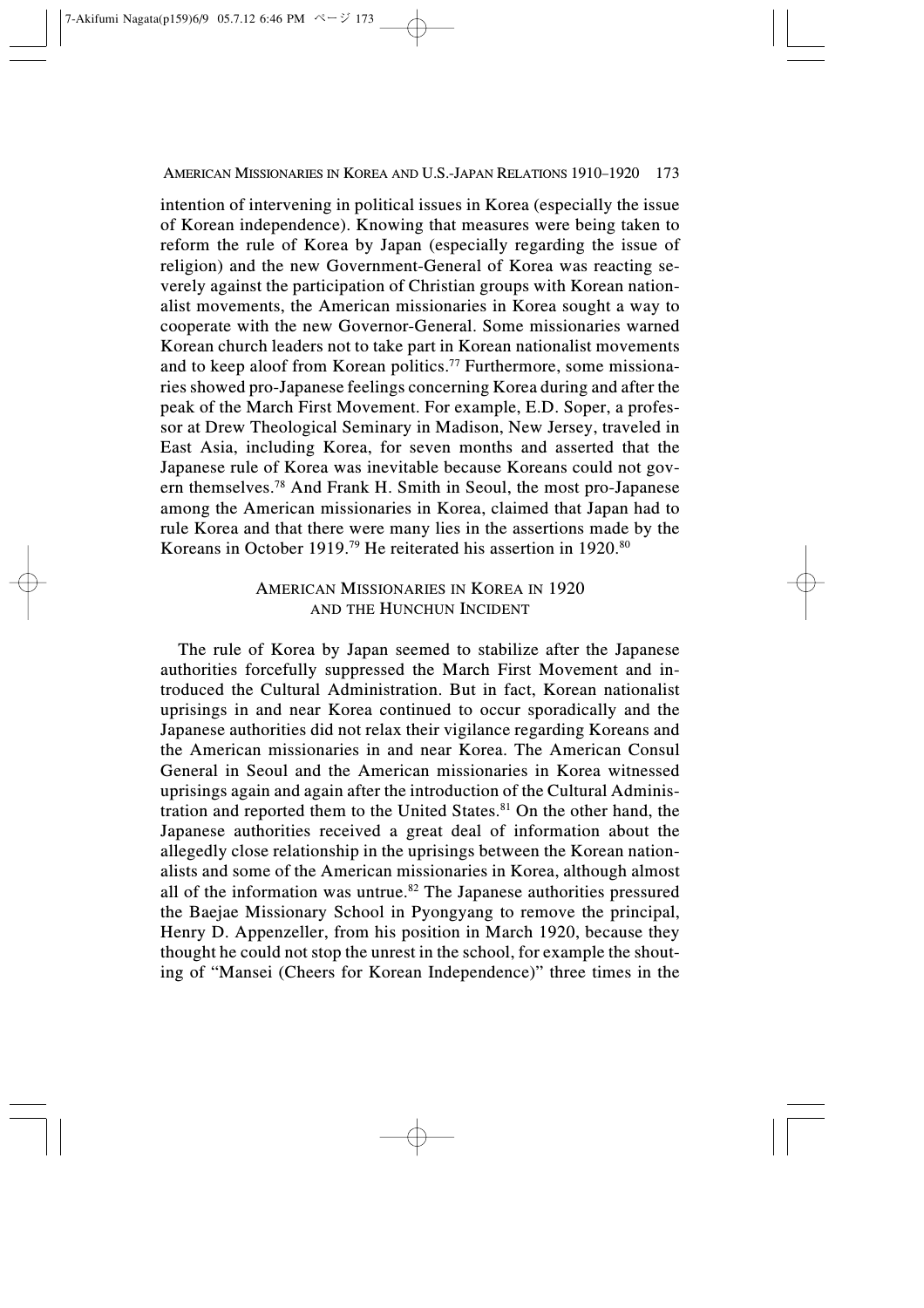school and the mass refusal to go to school by the students. Finally Appenzeller was removed from his position, albeit temporarily.<sup>83</sup> In 1920, the Korean independence movement intensified in the border areas between Korea and China, especially in the Chientao (Kantô) region of the Chinese side where many Koreans were living after fleeing from Korea. The Japanese Consulate in Hunchun, one of the central areas in the Chientao region, was attacked twice, in September and October 1920, by Chinese bandits hired by the Japanese authorities. Using this as a pretext, the Japanese government sent Japanese troops in to the area on 14 October 1920, with the pretext of defending the lives and property of the Japanese there. The Japanese troops attacked sixty-six villages and towns and killed about 2300 Koreans.<sup>84</sup> Many of them were Christians, so the American missionaries both in China and Korea criticized the atrocities.85 But an army colonel, Takezô Mizumachi, whom the Japanese government sent to Chientao to investigate the situation there, told Japanese newspapers in December that the unrest in the Chientao region had in fact been caused by American and British missionaries there.86 Although the Japanese government declared that the so-called "Mizumachi Statement" was not the official opinion but Mizumachi's own, the statement showed what strong suspicions the Japanese authorities had of foreign missionaries, especially American missionaries.<sup>87</sup> Meanwhile the distrust of the American missionaries in Korea toward the Japanese rule of Korea did not disappear fully, of course.<sup>88</sup>

### **CONCLUSION**

As demonstrated in the Korean Conspiracy Case, the March First Movement, and the Hunchun Incident, American missionaries in Korea refused on the grounds of their beliefs and humanitarianism to tolerate the harsh treatment of Koreans by the Japanese authorities. So they showed a kind of sympathy toward Koreans and reacted positively to the unsettled situation in Korea. And as the arrest of Mowry in the March First Movement was mostly symbolic, they reacted positively in order to prove their innocence as a matter of course when the Japanese authorities demonstrated any suspicion about the relations between the Korean independence movement and the American missionaries in Korea (or when they laid the guilt on the missionaries in order to avoid their own responsibilities). But on the other hand, not only the American missionaries in Korea but also the United States government judged that the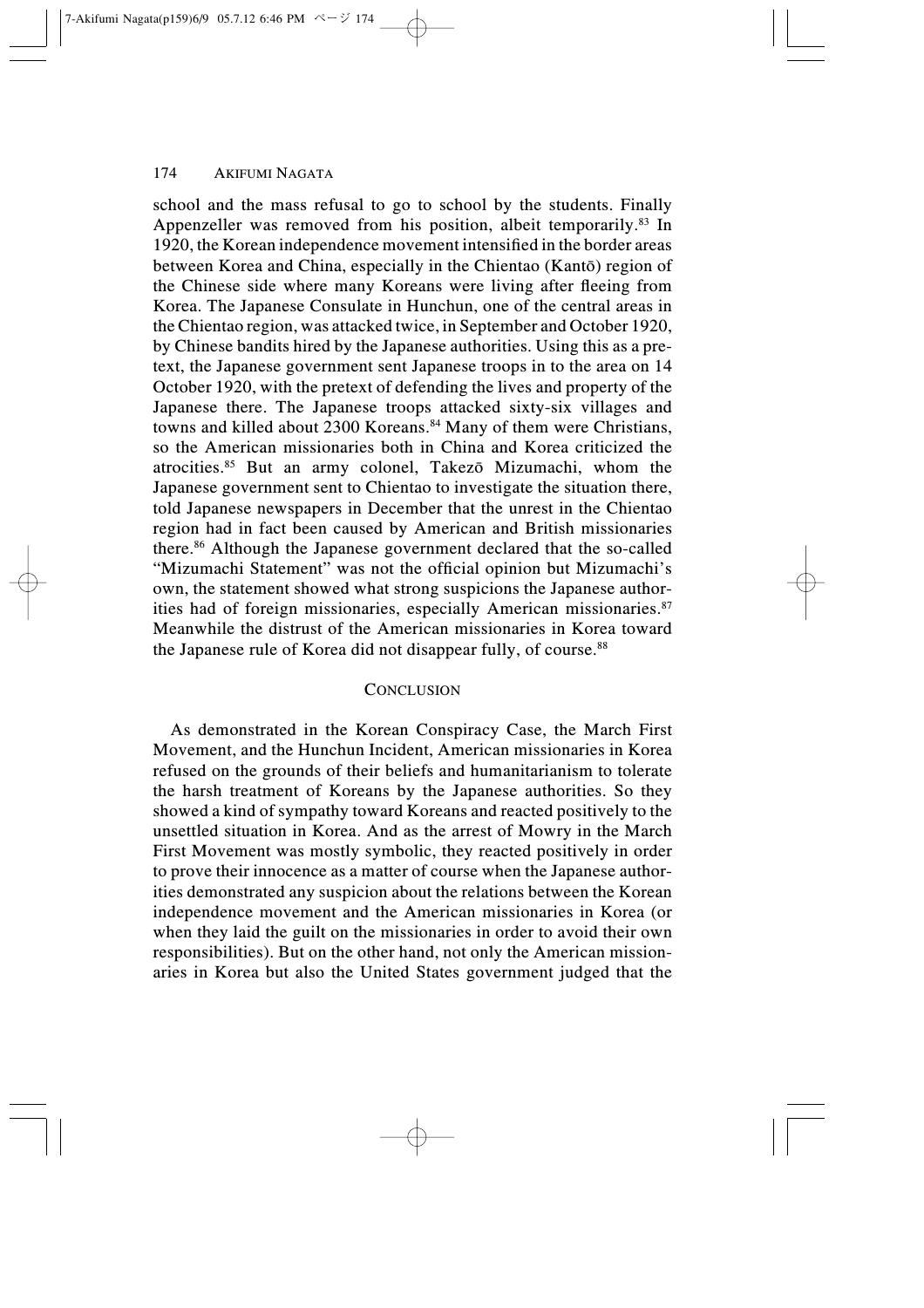Korean problem had been settled by the Japanese annexation of Korea in 1910. The United States had no intention of overthrowing Japanese rule in Korea, nor did they want a deterioration of U.S.-Japanese relations due to the Korean problem. So American missionaries in Korea restrained themselves from reacting to the political situation in Korea.

If we think of their position in Korea as under pressure from the Japanese authorities, their reactions could be said to be reasonable. But their limitations can also be understood from the preceding discussion. From Japan's perspective, the presence of American missionaries in Korea, which Japan annexed after paying a heavy price, might become a serious obstacle because Christians could aid Korean nationalists (in fact, churches in Korea sometimes did become refuges for Korean nationalists) and the Japanese authorities could not treat the missionaries as roughly as they could the Koreans, because of the importance of the U.S.-Japan relations. But neither the Japanese authorities nor the Japanese newspapers were able to dispel their doubts about the missionaries and their intentions. So as U.S.-Japan relations worsened in the latter half of the 1930s, Japanese authorities continued to put pressure on the American missionaries in Korea because Japan thought that they might become spies and could become obstacles in the way of the policy of letting Koreans become subjects of the Empire of Japan (Kôminka Seisaku), carried out until 1945. And under these conditions, the American missionaries in Korea had to withstand every possible inconvenience from Japanese authorities; for example, missionaries were closely watched, roughly arrested, severely tortured, and deported from Korea with empty pockets.89 In a sense, the situations in which the American missionaries found themselves from 1910 to 1920 prefigured their later fate accurately. But in spite of this historical experience, Christianity in Korea continued to flourish, through the end of Japanese rule of Korea in 1945 and on into the subsequent increase of American influence on the Republic of Korea.<sup>90</sup>

#### **NOTES**

<sup>1</sup> See Akifumi Nagata, Seodoa Ruzuberuto to Kankoku [Theodore Roosevelt and Korea] (Tokyo: Miraisha, 1992).

<sup>2</sup> Ibid.

<sup>3</sup> Wilson to O'Brien, 17 September 1910, Foreign Relations of the United States, 1911 (Government Printing Office, 1915), 320–21.

<sup>4</sup> Komura to O'Brien, 6 October 1910, Nihon Gaikô Bunsho [Documents of Japanese Diplomacy], vol. 43, no.1, 711–14.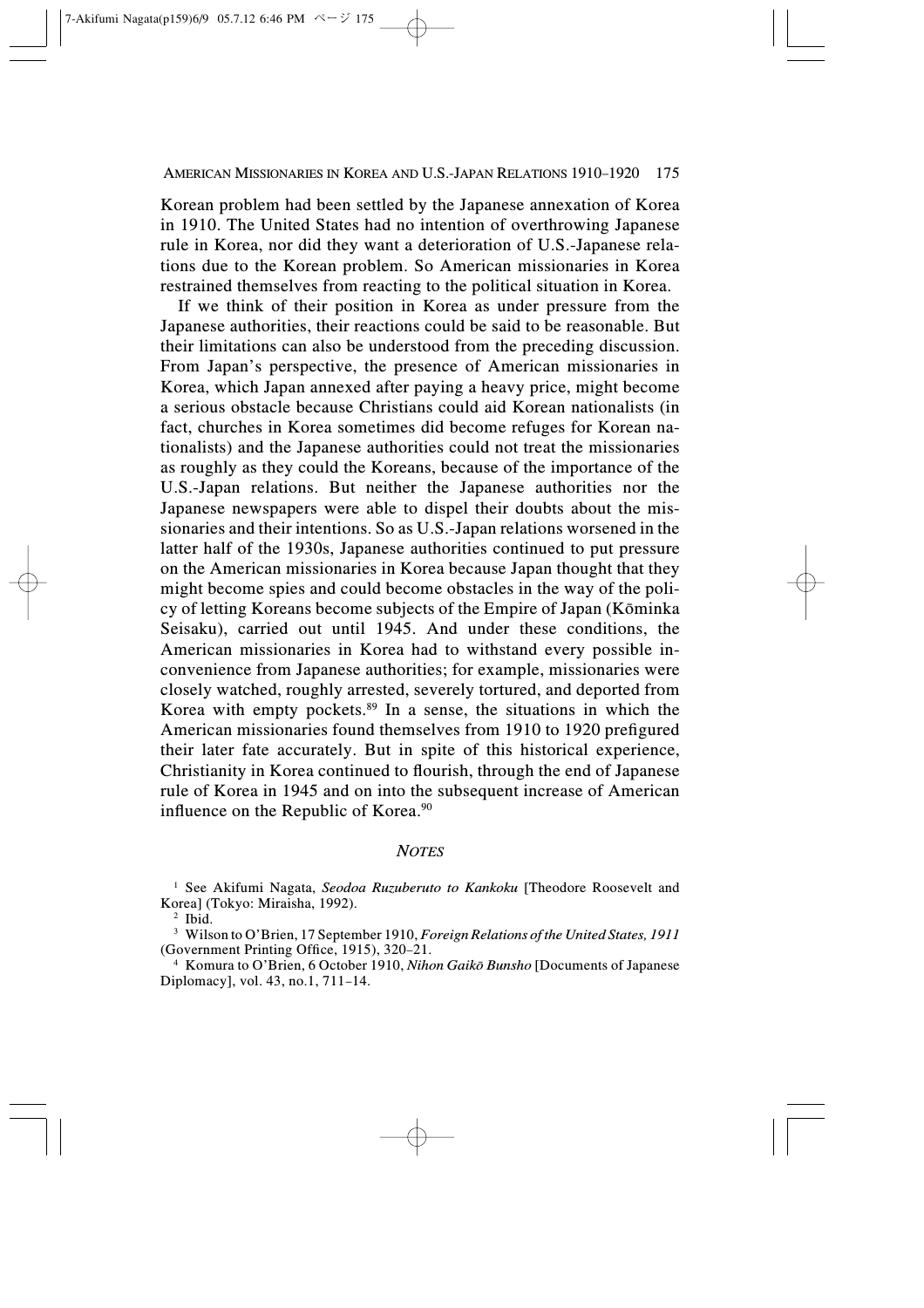$5$  See Yun Kyong-no, 105 In Sagon kwa Shinminhoe Yongu [A Study of the 105 Persons Incident and the New People's Society] (Seoul: Iljisa, 1990).

<sup>6</sup> Gaimusho Chousabu [Investigation Department of the Ministry of Foreign Affairs], ed., *Nichibei Gaikōshi* [The History of Diplomacy between Japan and the United States] (Tokyo, 1939), 128–32.

<sup>7</sup> See Brown, *The Mastery of the Far East* (New York: Charles Scribner's Sons, 1919), 109–207.

<sup>8</sup> Brown to Hanihara, 16 and 17 February 1912 in Presbyterian Church in the U.S.A., Board of Foreign Missions, Korea, Conspiracy Case, Japanese Colonial Government, 1912, Selected correspondence, reports and miscellaneous papers, microfilm (Philadelphia: Department of History and Presbyterian Historical Society, 1972).

 $9^{\circ}$  Representative of Mission Boards in Washington, *The Korean Situation*, 29 July 1912, ibid.

<sup>10</sup> Minister of Foreign Affairs Yasuya Uchida to the Ambassador to the United States Sutemi Chinda, 31 July 1912, Nihon Gaikô Bunsho, vol. 45, no.1, 517–19.

<sup>11</sup> Brown, *The Korean Conspiracy Case* (Massachusetts: Northfield Press, 1912).

<sup>12</sup> Brown, *The Korean Conspiracy Case-Supplement Statement*, 1 April 1913, *Korea*, Conspiracy Case, microfilm.

<sup>13</sup> Henry Loomis to Brown, 5 November 1913, ibid.

<sup>14</sup> For example, "Japan Explains Actions in the Corean Trouble," New York Sun, 28 February 1912; "Gag Law of Japan Upset by Herald Disclosures," New York Herald, 20 March 1912; "Japanese Torture Korean Christians," New York Times, 6 June 1912; "Torture by Japanese, Presbyterians Assert," New York Sun, 6 June 1912; "Tells of Terauchi Plot," New York Tribune, 13 June 1912; "The Persecution in Korea," Continent, 13 June 1912, 824–43. William T. Ellis, "Christianity's Fiery Trial in Korea" in ibid., 27 June 1912, 896–99. Brown to Chinda, 26 June 1912, Korea, Conspiracy Case, microfilm.

<sup>15</sup> Sharrocks to Midori Komatsu, 16 December 1911, ibid.

<sup>16</sup> Speer to the Members of the Board, 12 July 1912, ibid.

<sup>17</sup> Dunlop, "General Akashi and the Charge of Torture," 15 January 1913, ibid.

<sup>18</sup> Union Theological Methodist Seminary to the Missionary Secretaries, 25 June 1912, ibid.

<sup>19</sup> Severance Hospital, 18 March 1912, ibid.

<sup>20</sup> Gale, "Count Terauchi, Governor of Chosen," New York Independent, 29 February 1912, and The Christian Question in Korea, 2 March 1912.

<sup>21</sup> Uchida to Chinda, 12 August 1912, *Nihon Gaikō Bunsho*, vol. 45, no. 1, 521–23.

<sup>22</sup> Kennan, "Is Japan Persecuting Christians in Korea?" Outlook, 14 December 1912, 804–10.

<sup>23</sup> Numano to Kennan, 26 and 31 December 1912 and Moffett to Kennan, 12 February 1913 in George Kennan Papers (Library of Congress), Container 3.

<sup>24</sup> See Akifumi Nagata, "Joji Kenan to Nichibei Kankei [George Kennan and U.S.- Japanese Relations]<sup>"</sup> 1–2, *Jochi Shigaku* [Sophia Historical Studies], no. 40–41 (1995–96).

<sup>25</sup> Whittemore to Brown, 6 January 1912, Korea, Conspiracy Case, microfilm.

<sup>26</sup> Kaneko to Terauchi, 10 December 1912, Terauchi Masatake Kankei Bunsho [Papers Relating to Masatake Terauchi] (Tokyo: The National Diet Library),vol. 9, 100–4, 151–54. Gotô to Terauchi, 16 January 1913, ibid., vol. 4, 27–24, 170–79.

<sup>27</sup> Terauchi to Foreign Minister Takaaki Katō, 16 February 1915, Nihon Gaikō Bunsho, 1915, vol. 1, 352–53.

<sup>28</sup> Chinda to Katô, 31 March 1915, ibid., 357–59.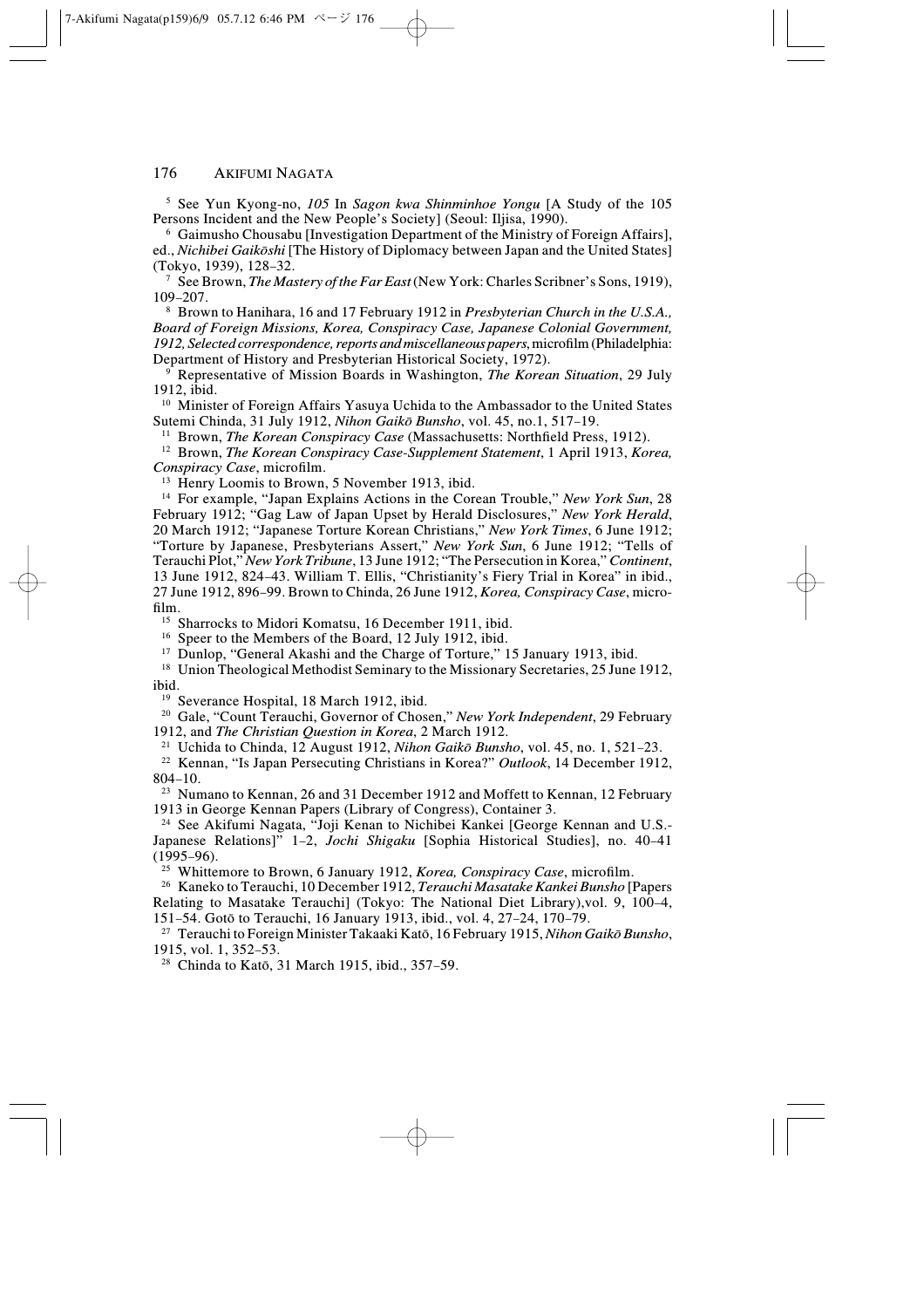AMERICAN MISSIONARIES IN KOREA AND U.S.-JAPAN RELATIONS 1910–1920 177

<sup>29</sup> Korea Mission, "Minutes," 15 February 1915; Chinda to Brown, 20 February 1915; Brown to Chinda, 2 March 1915; Komatsu to Brown, 12 April 1915, Korea, Conspiracy Case, microfilm; "Amnesty For Koreans," New York Times, 16 February 1915.

<sup>30</sup> See Akifumi Nagata, *Nihon no Chōsen tochi to Kokusai Kankei* [The Rule of Korea by Japan and the International Relations] (Tokyo: Heibonsha, 2005).

<sup>31</sup> Morris to Secretary of State Robert Lansing, 8 March 1915, 895.00/587 and Morris to Lansing, 21 March 1919, 895.00/586, Records of the Department of State Relating to Internal Affairs of Korea, 1910–29, microfilm (National Archives, 1962), no. 426, roll 2.

<sup>32</sup> Bergholz to the Secretaries of the American Mission Stations in Korea, 24 January 1919, Foreign Affairs of the United States, 1919, vol. II (Government Printing Office, 1934), 458–59.

<sup>33</sup> Schofield, "What Happened on Samil Day, March 1, 1919," in The Feel of Korea, ed. In Hah Jung (Seoul: Hollym Co., 1966), 277–79.

 $34$  C.F. Bernheisel, *Forty-One Years in Korea* (unpublished manuscript), 74–86. L.E. Monroe to Loretta Parkinson, 15 April 1919, 895.00/611, Records of the Department of State Relating to Internal Affairs of Korea, 1910–29, microfilm, no. 426, roll 2.

<sup>35</sup> Morris to Lansing, 21 March 1919, 895.00/586, ibid.

<sup>36</sup> "No Foreigners Implicated in Korean Uprising," Seoul Press, 14 March 1919.

<sup>37</sup> Moffett to William Blair, 5 March 1919, in Presbyterian Church in the U.S.A. Board of Foreign Mission, Korea, March 1st Independence Movement, 1919: Selected Correspondence, Reports and Miscellaneous Papers, microfilm (Philadelphia: Department of History and Presbyterian Historical Society, 1972).

<sup>38</sup> Sadie to her friends, 20 March 1919, ibid.

<sup>39</sup> Moffett to Bergholz, 7 April 1919, ibid.

<sup>40</sup> Uchida to Hasegawa, 5 April 1919, in Kang Doksang, ed., Gendaishi Shiryo [Modern Historical Materials], vol. 25 (Chôsen [Korea] 1), (Tokyo: Misuzu Shobo, 1966), 257.

<sup>41</sup> Bernheisel to Bergholz, 8 April 1919, 895.00/628 and Report on the Trial of Mowry by Moffett, 15 April 1919, 895.00/623, Records of the Department of State Relating to Internal Affairs of Korea, 1910–29, microfilm, no. 426, roll 2–3.

<sup>42</sup> Bergholz to Morris, 11 April 1919, ibid.

<sup>43</sup> Brown to the Relatives and Friends of the Rev. and Mrs. E.M. Mowry, 15 April 1919, Korea, March 1st Independence Movement, 1919, microfilm.

<sup>44</sup> Hasegawa to Renzô Koga, Director-General of the Bureau of Colonization (Takushoku Kyoku), 21 April 1919, Gendaishi Shiryô vol. 25, 269.

<sup>45</sup> Koga to Makoto Saitō, 6 December 1919, in Kang Doksang, ed., *Gendaishi Shiryō*, vol. 27 (Chôsen 3), (Tokyo: Misuzu Shobo, 1970), 587.

<sup>46</sup> "Japanese Hold U.S. Missionary in Korea Plot," San Francisco Chronicle, 11 April 1919; "American Missionary is Arrested in Korea," New York Times, 11 April 1919; "Japanese Arrest Americans in Korea" in ibid., 14 April 1919; "U.S. Act in Korea," Washington Post, 15 April 1919. "Asks Sentence of Mowry," New York Times, 20 April 1919; "Admits Aiding Koreans," ibid, 21 April 1919; "Mowry is Sentenced," ibid., 22 April 1919; "Mowry Sentence Appeal," ibid., 19 May 1919; "Mowry Trial End," ibid., 25 August 1919; "New Trial For Rev. Mowry," ibid., 29 August 1919; "Jail or Fine for Mowry," ibid., 8 December 1919.

<sup>47</sup> Report of O.R. Avison, 11 April 1919, 895.00/628; Morris to Lansing, 11 April 1919, 895.00/595; Memorandum of Interview between Curtis and Sojirô Kojima, 11 April 1919, 895.00/624; Bergholz to Morris, 12 April 1919, 895.00/628; Bergholz to Lansing, 14 April 1919, 895.00/624; Bergholz to Lansing, 17 April 1919, 895.00/622;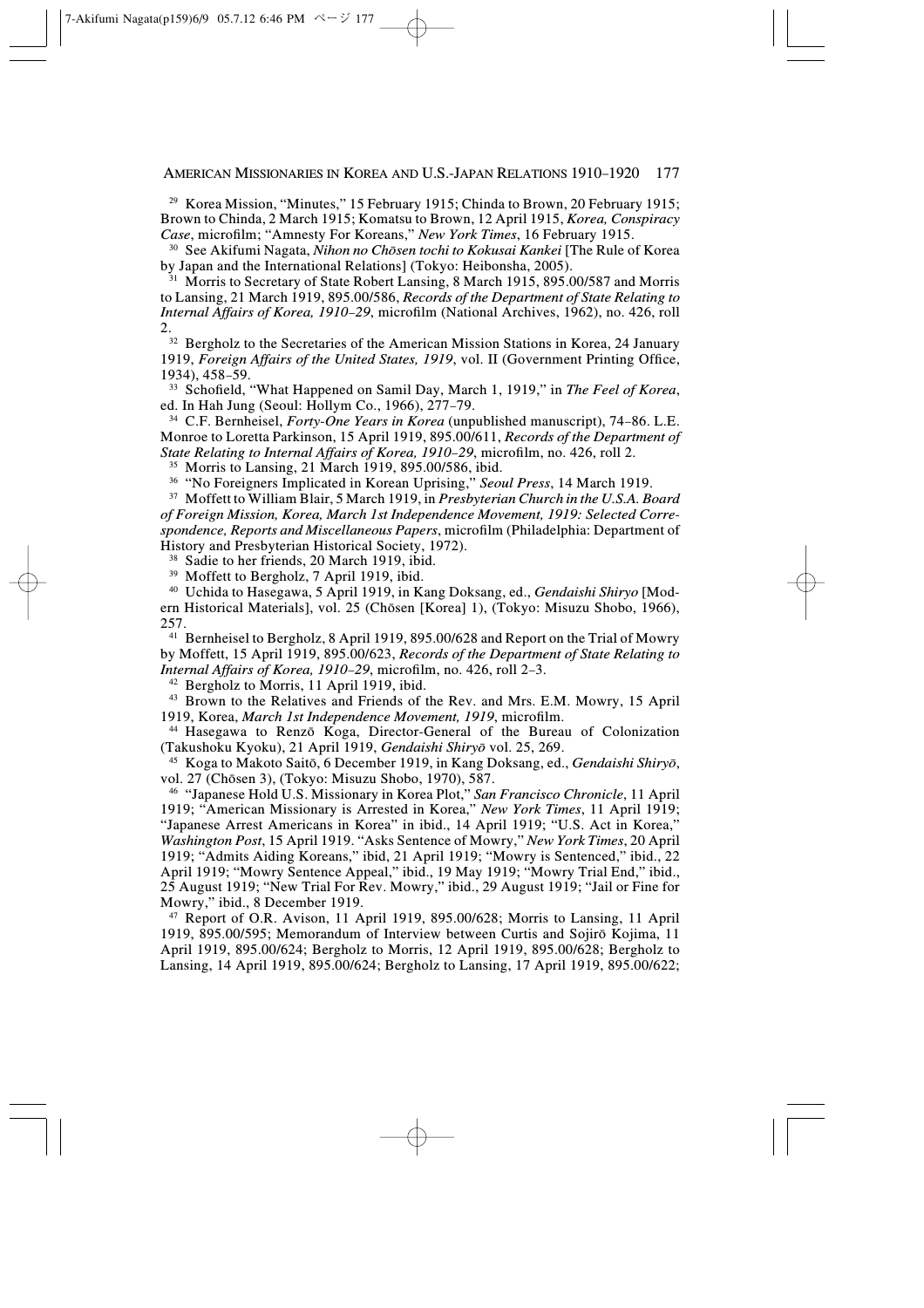and Bergholz to Morris, 17 April 1919, 895.00/628, Records of the Department of State Relating to Internal Affairs of Korea, 1910–29, microfilm, no. 426, roll 2–3.

<sup>48</sup> Report of H.H. Underwood, April 16, 1919, 895.00/625, ibid., roll 3.

<sup>49</sup> Bergholz to Lansing, 12 May 1919, 895.00/642, ibid.

<sup>50</sup> For example, about the movement in Seoncheon, North Pyong-an Province, see "A Brief Account from Syunchun Territory of the 'Agitation' as it has Touched the work of the Church and the Christians," Blanche I. Stevens to Brown, 11 March 1919, Korea, March 1st Independence Movement, 1919, microfilm. About the movement in Hamheung, South Hamgyong Province, see Rev. D.M. McRae, "Statement by D.M. McRae of Events in Hamheung, Korea," 20 March 1919, ibid. About the situation in Kang-gae, North Pyong-an Province, see Rev. C.S. Hoffman to Brown, 4 April 1919, ibid. On the situation in Wonsan, then South Hamgyong (Now Gangwon) Province, see Norman C. Whittemore to Brown, 5 August 1919, ibid.

<sup>51</sup> "Missionaries and Officials," *North China Herald*, 5 April 1919.

<sup>52</sup> Kang Doksang, ed., Gendaishi Shiryô vol. 26 (Chôsen 2), (Tokyo: Misuzu-shobô, 1967), 425–30. "Report of First Session of Unofficial Conference," 22 March 1919, and "Report of Second Session of Unofficial Conference," 24 March 1919, Korea, March 1st Independence Movement, 1919, microfilm.

<sup>53</sup> "Report on Trip to Japan," April 1919, ibid.; Hara Takashi Nikki [Diary of Takashi Hara], vol. 8 (Tokyo: Kangen-sha, 1950), 15 and 16 May 1919, 216; 219.

<sup>54</sup> "How about Korean Democracy Being Made Safe in the World," New York American, 20 March 1919; "Imperial Japan is Rapidly Throwing off all Disguises," ibid., 1 April 1919; "Our Government Should Talk Very Plainly to Both Mexico and Japan," ibid., 2 April 1919.

<sup>55</sup> Gendaishi Shiryô, vol. 26, 124.

<sup>56</sup> Frank P. Baldwin, Jr., "Missionaries and March First Movement: Can Moral Men be Neutral?" in Korea Under Japanese Colonial Rule, ed. Andrew C. Nahm (Kalamazoo: Western Michigan University Press, 1973), 200; "The Present Movement for Korean Independence" (1919), 47, enclosed in Bergholz to Lansing, 22 May 1919, 895.00/639, Records of the Department of State Relating to Internal Affairs of Korea, 1910–29, microfilm, no. 426, roll 3.

<sup>57</sup> Commission on Relations with the Orient of the Federal Council of the Churches of Christ in America, The Korean Situation, (New York: 1919), 5.

<sup>58</sup> Yada to Uchida, 19 April 1919, *Gendaishi Shirvō*, vol. 26, 441–42.

<sup>59</sup> Uchida to Yada, 15 May 1919, ibid., 442–43. The Korean Situation, 4.

 $60$  Gulick to Yada, 29 May 1919, 895.00/633, Records of the Department of State Relating to Internal Affairs of Korea, 1910–29, microfilm, no. 426, roll 3.

 $61$  Baldwin, op. cit., 205.

<sup>62</sup> The Korean Situation, 3–4.

<sup>63</sup> Ibid., 3.

<sup>64</sup> Ibid., 6.

 $65$  Ibid.,  $6-7$ .

<sup>66</sup> Akifumi Nagata, "Chosen San-ichi Dokurutsu Undo to Nihon Seikai [The Korean March First Independence Movement and Japanese Politics in 1919]," Jochi Shigaku, no. 44 (1999).

<sup>67</sup> Zaidan Hojin Saitô Shishaku Kinenkai [Incorporated Foundation Memorial Society of Viscount Saitô], ed., Shishaku Saitô Makoto Den [Biography of Viscount Makoto Saitô], vol. 2 (Tokyo: 1941), 380–81.

<sup>68</sup> Ibid., 382.

<sup>69</sup> Gendaishi Shiryô, vol. 25, 516–21, 524–28.